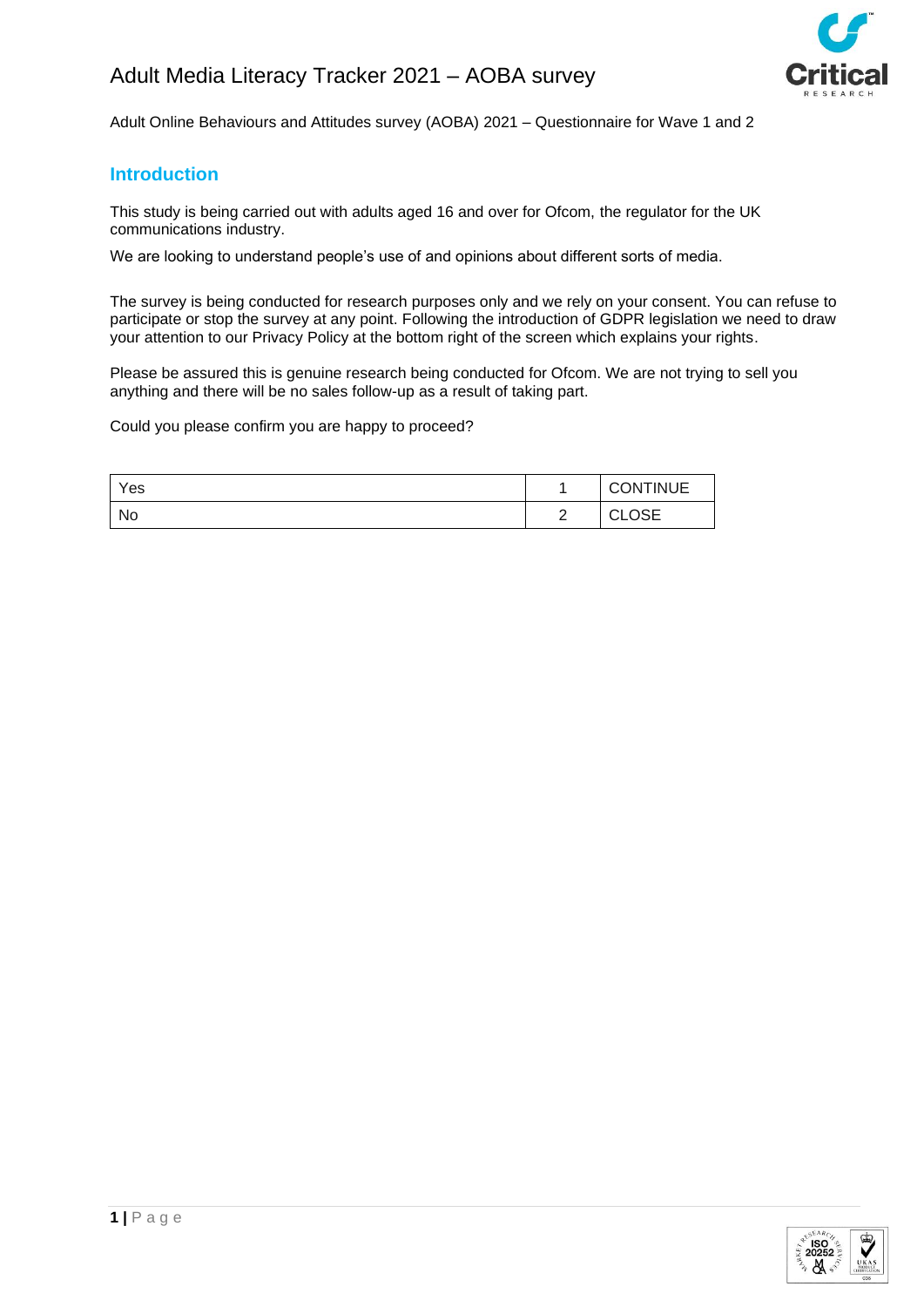

**S1.** Please think about how much **time you spend online** across a typical week.

Please think about the time using social media and messaging, watching films, TV programmes and videos online, playing games online, on video calls, searching for information online and doing schoolwork or working from home.

This could be using a mobile phone, laptop, tablet (like an iPad), computer, games console or Smart TV. Please think about weekdays and weekends, either at home, your workplace or place of education or anywhere else.

How many **hours** in a typical **week** would you say you spend online?

Please enter the number of hours per week

Don't know\_

 *TYPE IN AND AUTO CODE AS:*

### *IF DON'T KNOW AT S1:*

Would you say your time spent online in a typical week would be…

| None               | 1  |
|--------------------|----|
| Up to 2 hours      | 2  |
| 3 to 5 hours       | 3  |
| 6 to 8 hours       | 4  |
| 9 to 11 hours      | 5  |
| 12 to 15 hours     | 6  |
| 16 to 22 hours     | 7  |
| 23 to 30 hours     | 8  |
| Over 30 hours      | 9  |
| Don't know/ unsure | 10 |

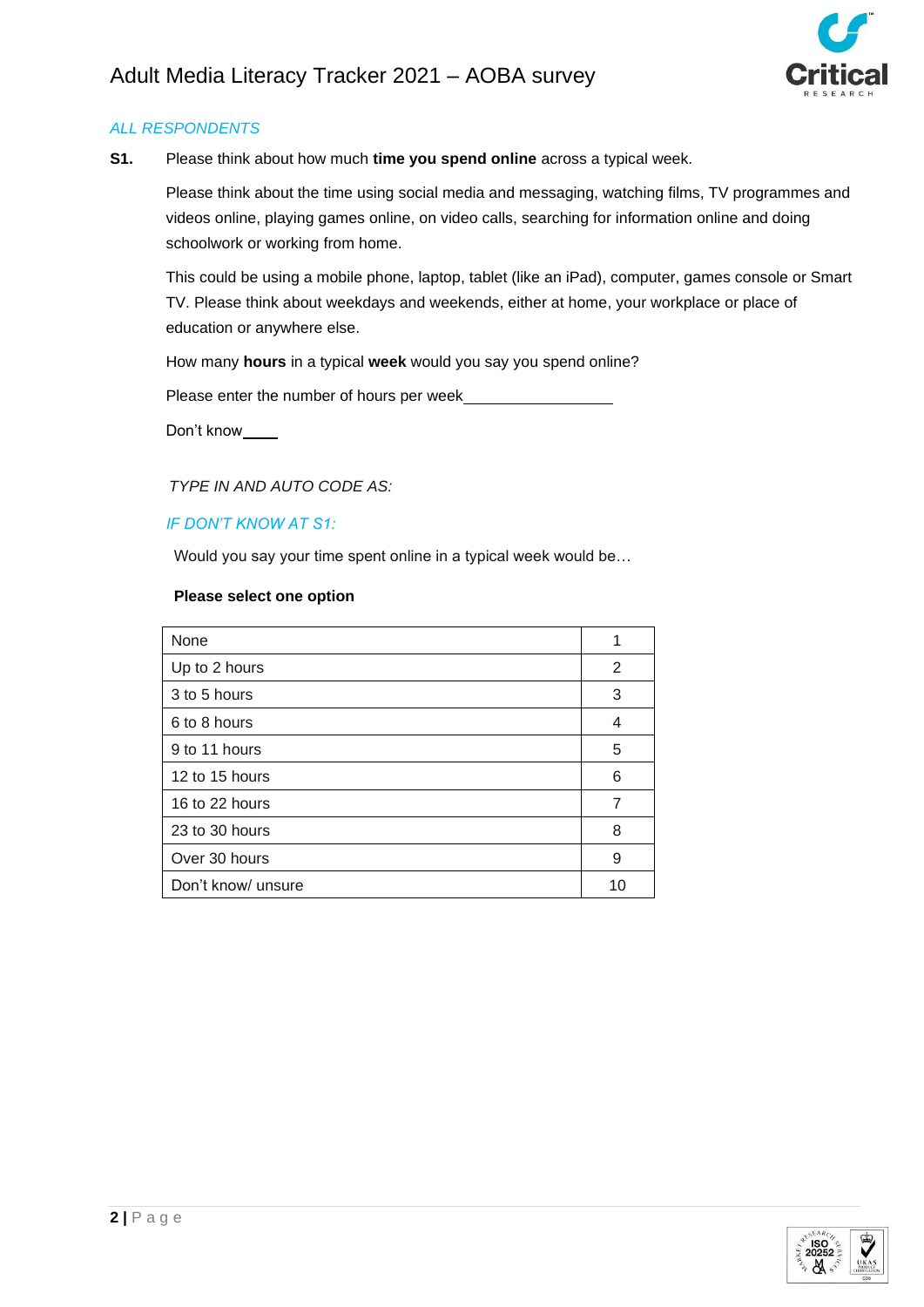

## *ALL RESPONDENTS WHO GO ONLINE IN A TYPICAL WEEK AT S1 (CODES 2-9)*

**S1A.** What number from 1 to 10 best describes you, where:

- 1 is someone who goes online only sometimes, perhaps to check messages or to look up something specific
- 10 is someone who is always online for social media or messaging, watching online videos, finding information online and so on

#### *ALL RESPONDENTS*

**S2.** Which of these best describes the chief income earner in your household?

If you/ they are retired and living on a private pension, please choose your description based on what you/ they did before you/ they retired.

If you/ they have been unemployed for six months or less, please choose your description based on your/ their most recent main job.

| Very senior management; top level civil servant or professional (e.g.<br>surgeon; partner in a law firm; regional bank manager; board director of<br>medium/large firm) |                |
|-------------------------------------------------------------------------------------------------------------------------------------------------------------------------|----------------|
| Senior or middle management in large organisation; owner of small<br>business; principal officer in civil service/ local government                                     | $\mathcal{P}$  |
| Junior management or professional; or administrative (e.g. most<br>office workers; accounts clerk; secretary; police sergeant; nurse)                                   | 3              |
| Skilled manual worker - e.g. mechanic, paramedic, cook, fitter, plumber,<br>electrician, lorry driver, train driver, hairdresser, beautician, etc.                      | 4              |
| Semi-skilled or unskilled manual worker - e.g. baggage handler,<br>restaurant server, factory worker, receptionist, labourer, gardener etc.                             | 5              |
| Housewife/househusband                                                                                                                                                  | 6              |
| Unemployed                                                                                                                                                              | $\overline{7}$ |
| Student                                                                                                                                                                 | 8              |
| Retired and on state pension ONLY (If retired but not only on state<br>pension, please indicate the occupation just before retirement)                                  | 9              |
| Don't know                                                                                                                                                              | 10             |

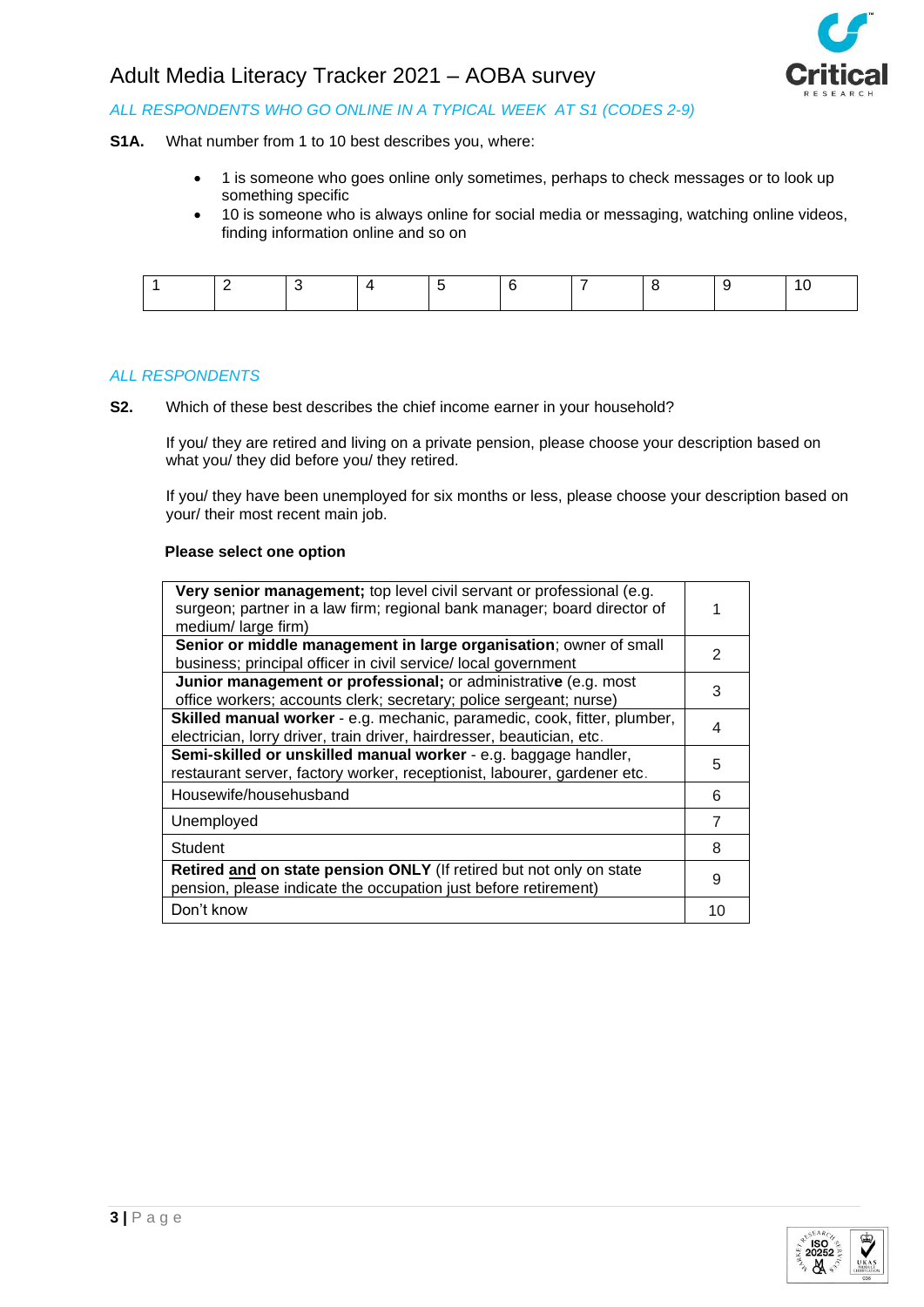

# *ALL RESPONDENTS*

**S3.** What is your age?

Please enter your age in years

*TYPE IN AND AUTO CODE AS:*

| Under 16 (Close) | x |
|------------------|---|
| 16-24 years      |   |
| 25-34 years      | 2 |
| 35-44 years      | 3 |
| 45-54 years      | 4 |
| 55-64 years      | 5 |
| 65-74 years      | 6 |
| 75 years or over |   |

#### *ALL RESPONDENTS*

(QUESTION WORDING AND RESPONSE OPTIONS AMENDED AT WAVE 2 TO THE WORDING BELOW)

**S4.** Which of the following are you?

#### **Please select one option**

| Man                                                    |   |
|--------------------------------------------------------|---|
| Woman                                                  |   |
| Non-binary                                             |   |
| Prefer to use another term (please specify - optional) |   |
| Prefer not to say                                      | h |

# *ALL RESPONDENTS*

**S5.** And where do you normally live? By this we mean the place that you live for most of the year.

| England          |  |
|------------------|--|
| Wales            |  |
| Scotland         |  |
| Northern Ireland |  |

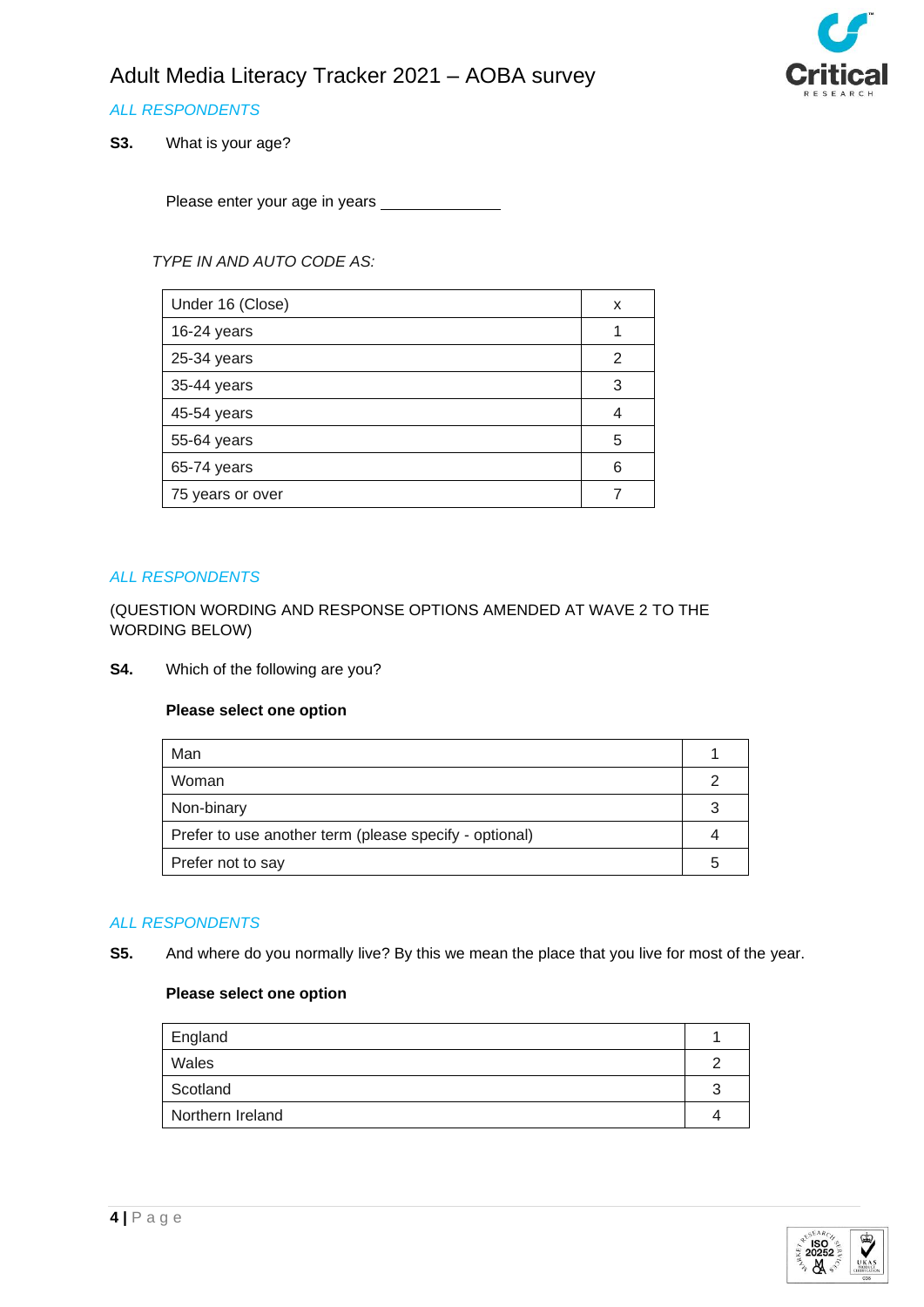

**S6.** What is your postcode?

This will not be used to contact you or to identify you – it will be used to see which TV and radio stations are available in the area where you live and to classify your area as rural or urban. TYPE IN:

ALLOW REFUSED

# *ALL RESPONDENTS THAT LIVE IN ENGLAND AT S5 (CODE 1)*

**S7.** Which region of England do you live in?

### **Please select one option**

| North East               |   |
|--------------------------|---|
| Yorkshire and Humberside | 2 |
| North West               | 3 |
| <b>West Midlands</b>     | 4 |
| East Midlands            | 5 |
| East of England          | 6 |
| South West               | 7 |
| South East               | 8 |
| Greater London           | 9 |

### *ALL RESPONDENTS.*

**S8.** Which one of these best describes where you live?

| Large city                 |   |
|----------------------------|---|
| Smaller city or large town |   |
| Medium town                |   |
| Small town                 |   |
| Rural area                 | ∽ |

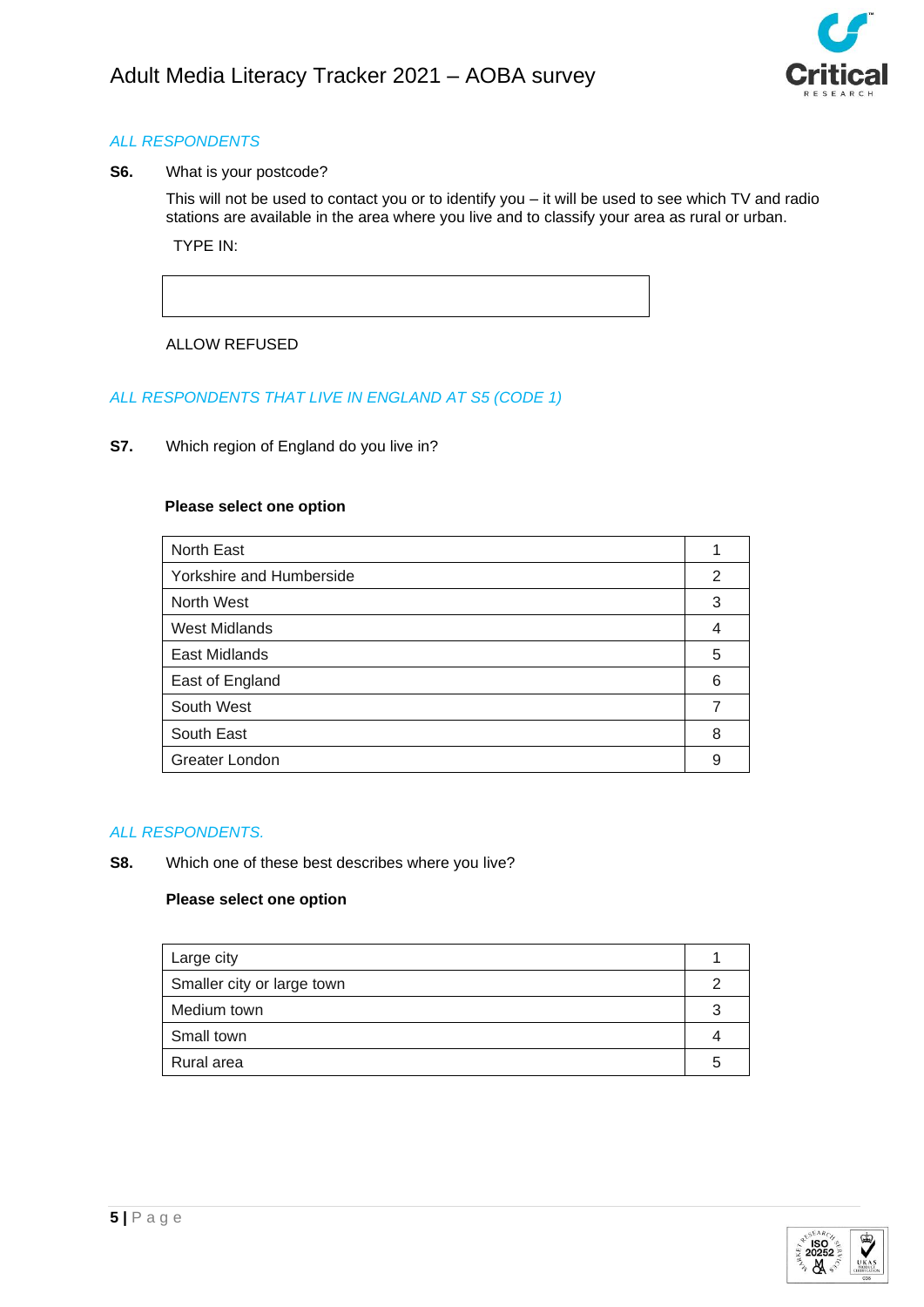

## *ALL RESPONDENTS*

**S9.** Which of these best describes your current situation?

#### **Please select one option**

| In full time employment                   |   |
|-------------------------------------------|---|
| In part time employment                   |   |
| Unemployed                                |   |
| A student                                 |   |
| Full-time responsibility for home/ family | 5 |
| Retired                                   | 6 |
| Other                                     |   |
| Prefer not to say                         |   |

### *ALL RESPONDENTS THAT ARE WORKING AT S9 (CODES 1-2)*

#### **S10.** And are you currently on furlough?

## **Please select one option**

| Yes               |  |
|-------------------|--|
| No                |  |
| Don't know        |  |
| Prefer not to say |  |

### *SHOWSCREEN*

Thank you very much for your answers so far. You qualify for the main survey. First some questions about mobile phones and other devices.

### *ALL RESPONDENTS*

**A1.** Do you personally use a mobile phone?

| Yes        |  |
|------------|--|
| No         |  |
| Don't know |  |

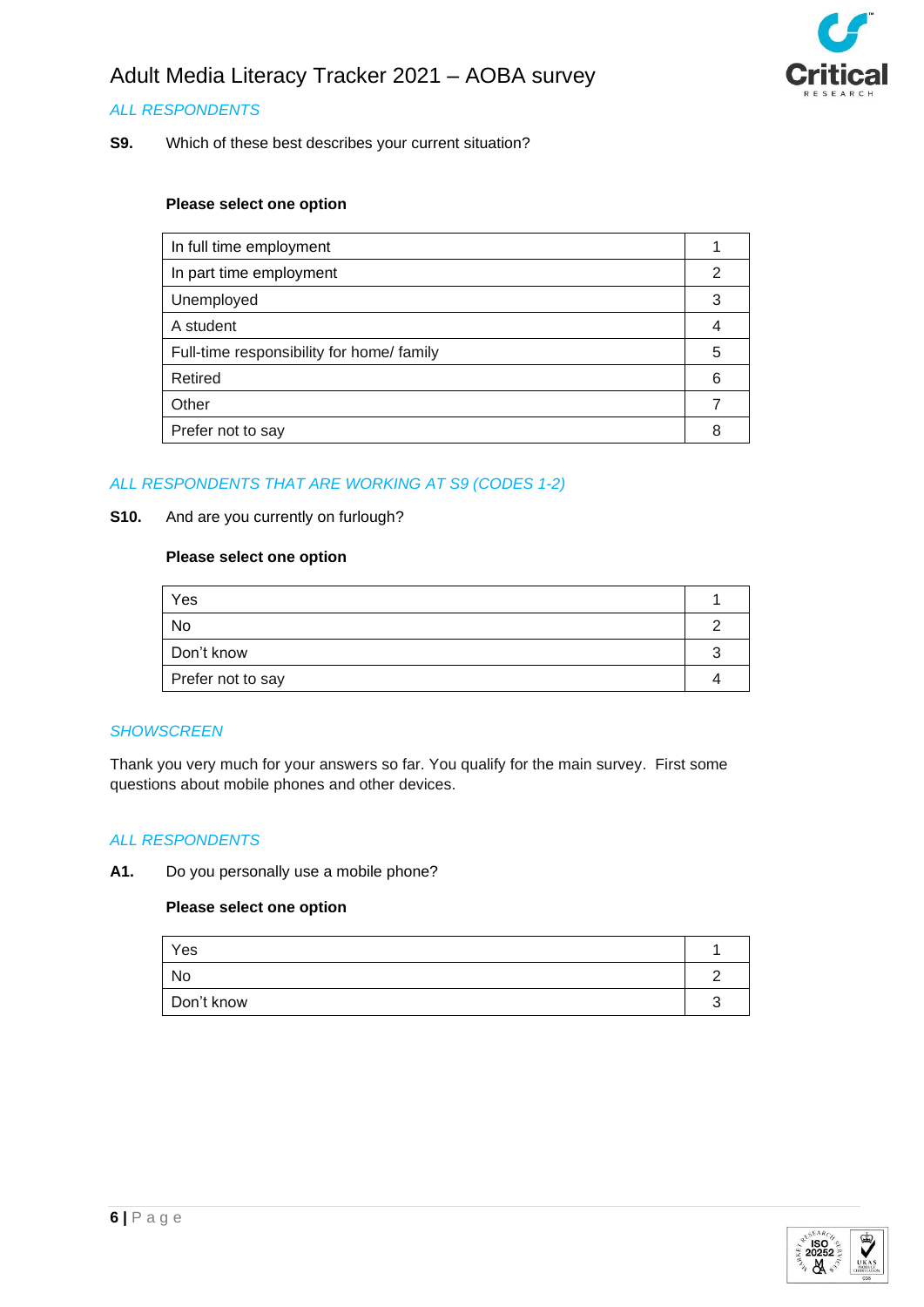

# *ASK ALL THAT USE A MOBILE PHONE AT A1 (CODE 1) – OTHERS SKIP TO A3*

## **A2.** Is this a smartphone?

A smartphone is a phone on which you can send and receive emails, use apps, view websites and generally go online. Popular brands include iPhone and Samsung Galaxy.

#### **Please select one option**

| Yes        |  |
|------------|--|
| No         |  |
| Don't know |  |

#### *ALL RESPONDENTS*

**A3.** Do you use a smart speaker which can respond to voice commands like "Alexa" or "Hey Google" ?

Popular brands include Amazon Echo, Google Home, Facebook Portal and Apple HomePod.

#### **Please select one option**

| Yes        |  |
|------------|--|
| No         |  |
| Don't know |  |

#### *SHOWSCREEN*

Now some questions about your use of the internet and being online.

#### *ALL RESPONDENTS*

**IN1.** Which of these devices do you use to go online?

| Smartphone (like an iPhone or Samsung Galaxy)                                                  |   |
|------------------------------------------------------------------------------------------------|---|
| Tablet (like an iPad, Kindle Fire or Google Nexus)                                             |   |
| Laptop or netbook                                                                              |   |
| Desktop computer (one that is usually in a fixed place with a separate<br>screen and keyboard) |   |
| Games console or handheld games player                                                         | 5 |
| Other type of device used to go online - (please type in below)                                |   |

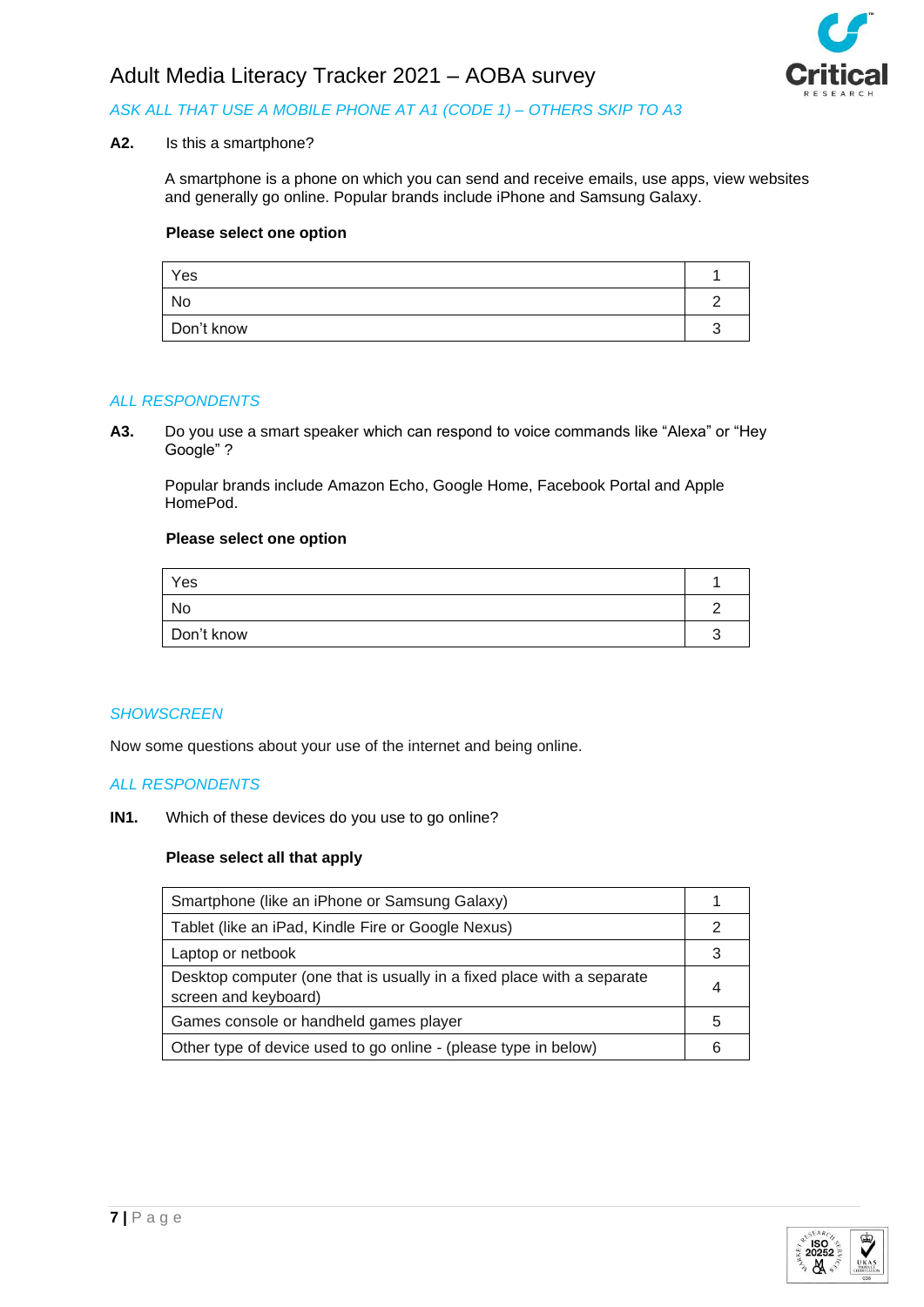

**IN2.** How long ago did you first start going online?

Please think about wherever you first started going online – perhaps at home, work, school, college, or anywhere else using any type of device.

#### **Please select one option**

| Ten years ago or more |   |
|-----------------------|---|
| In the past 5-9 years |   |
| In the past 3-4 years |   |
| In the past 2 years   |   |
| In the past year      | b |
| Can't remember        |   |
|                       |   |

### *ALL RESPONDENTS*

**IN3A.** Overall, how confident are you as an internet user?

### **Please select one option**

| Very confident                      |   |
|-------------------------------------|---|
| Fairly confident                    |   |
| Neither confident nor not confident |   |
| Not very confident                  |   |
| Not at all confident                | h |
| Don't know                          |   |

### *ALL RESPONDENTS*

**IN3B.** How confident are you in knowing how to manage who has access to your personal data online?

By 'personal data' we mean information like your address, phone number, date of birth etc. or information on things like where you shop or your interests.

| Very confident                      |   |
|-------------------------------------|---|
| Fairly confident                    |   |
| Neither confident nor not confident |   |
| Not very confident                  |   |
| Not at all confident                | 5 |
| Don't know                          |   |
|                                     |   |

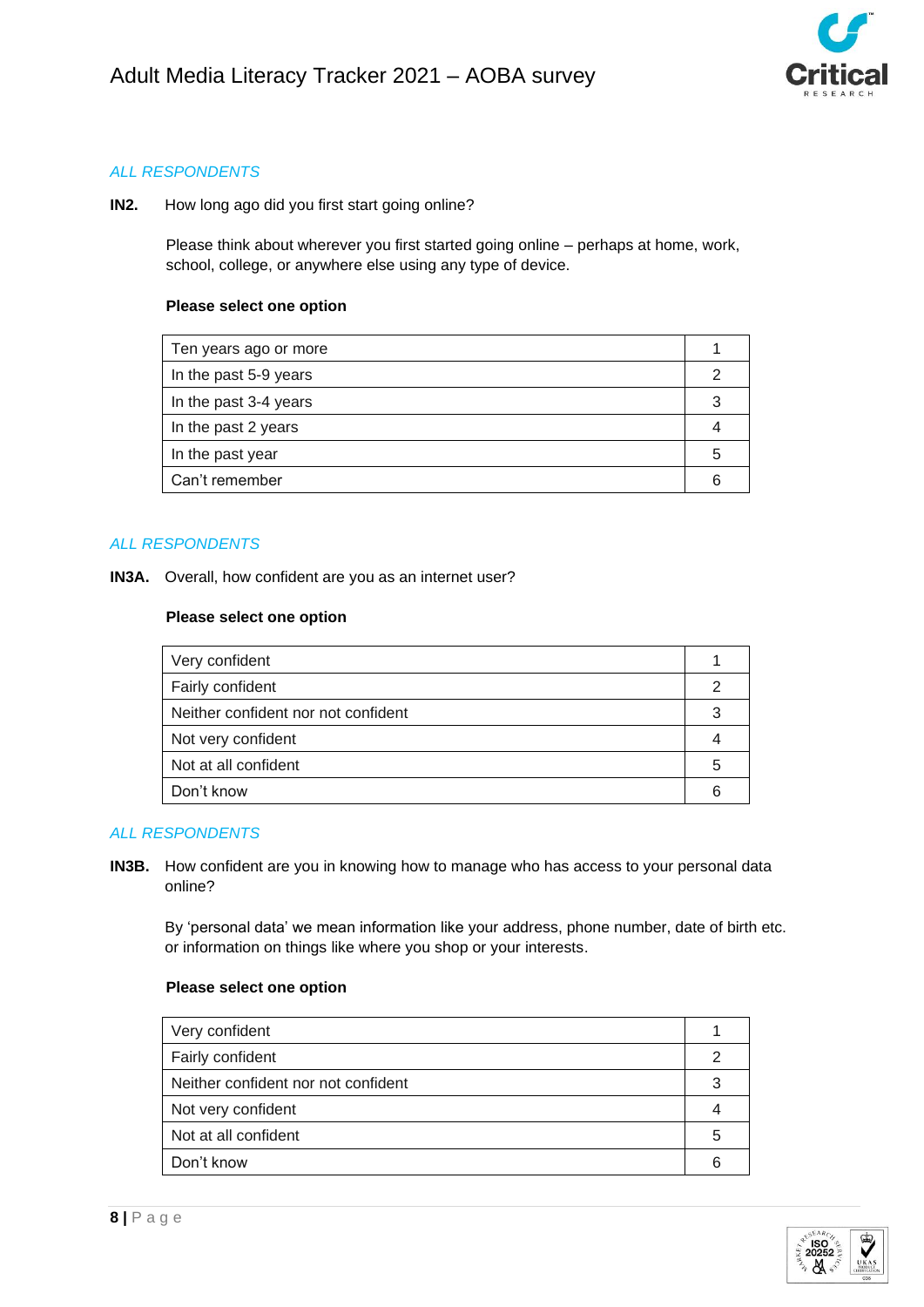

# *ALL RESPONDENTS*

**IN3C.** How confident are you in recognising what is advertising and what is not, when you see or read things online?

## **Please select one option**

| Very confident                      |   |
|-------------------------------------|---|
| Fairly confident                    |   |
| Neither confident nor not confident |   |
| Not very confident                  |   |
| Not at all confident                | 5 |
| Don't know                          |   |

### *ALL RESPONDENTS*

**IN3D.** How confident are you in judging whether the information you see or read online is true or false?

#### **Please select one option**

| Very confident                      |   |
|-------------------------------------|---|
| Fairly confident                    |   |
| Neither confident nor not confident |   |
| Not very confident                  |   |
| Not at all confident                | h |
| Don't know                          |   |

### *ALL RESPONDENTS*

**IN4.** In the last month, when you have gone online, have you….

| <b>Only used</b> websites or apps that you've used before           |    |
|---------------------------------------------------------------------|----|
| Used maybe one or two websites or apps that you haven't used before |    |
| Used <b>lots</b> of websites or apps that you haven't used before   |    |
| Have not gone online in the last month                              |    |
| Don't know                                                          | .h |

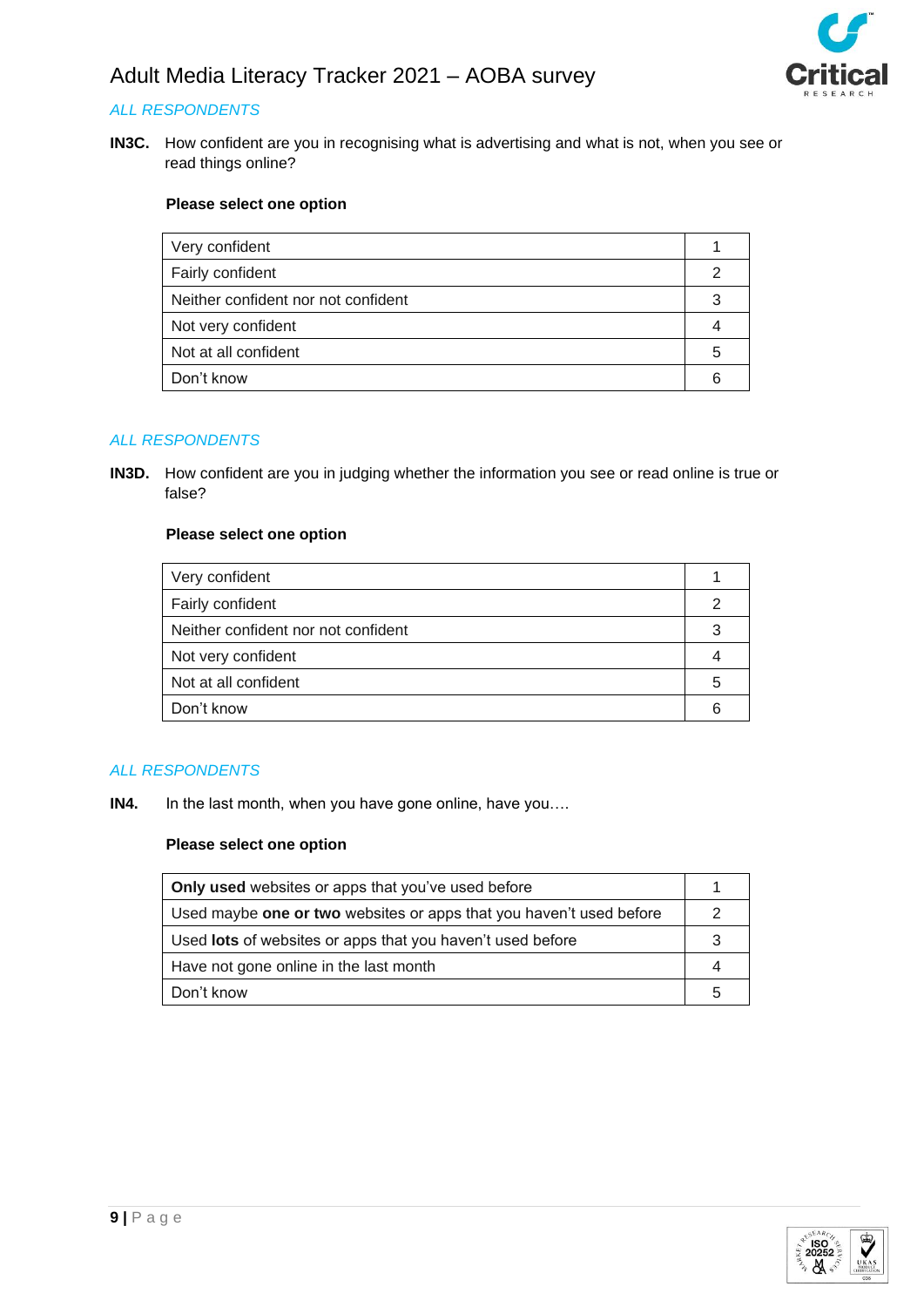

# *SHOWSCREEN*

At the next few questions you will be shown lists of activities that some people say they do online.

## *ALL RESPONDENTS*

**IN5A.** Which if any of these activities do you do online?

## **Please select all that apply**

| Online banking or paying bills online (e.g. transferring money between        |   |
|-------------------------------------------------------------------------------|---|
| accounts, managing mortgage or other payments, checking or paying bills)      |   |
| Pay online for your council tax or for another local council service (e.g.    | 2 |
| parking ticket, congestion charge etc.)                                       |   |
| Look online for public services information on government sites (e.g.         | 3 |
| gov.uk/ ni.direct or HMRC)                                                    |   |
| Finding/ downloading information for work/ business/ school/ college/         | 4 |
| university                                                                    |   |
|                                                                               | 5 |
| Look at job opportunities or apply for a job online                           |   |
| Find information for your leisure time including cinema, live music, theatre, | 6 |
| museums etc.                                                                  |   |
| Complete government processes online (e.g. update Universal Credit,           |   |
| renew a driving licence or passport etc.)                                     |   |
|                                                                               | 8 |
| Sign an online petition or use a campaigning website (e.g. change.org)        |   |
| None of these                                                                 | 9 |
|                                                                               |   |

## *ALL RESPONDENTS*

**IN5B.** Which if any of these activities do you do online?

| Use streamed audio services (e.g. Spotify or Deezer or Apple Music)        |  |
|----------------------------------------------------------------------------|--|
| Listen to live, catch-up or on-demand radio through a website or app (e.g. |  |
| <b>BBC Sounds, RadioPlayer)</b>                                            |  |
| Watch TV programmes/ films/ content online (e.g. Netflix, BBC iPlayer, or  |  |
| Sky Go)                                                                    |  |
| None of these                                                              |  |
|                                                                            |  |

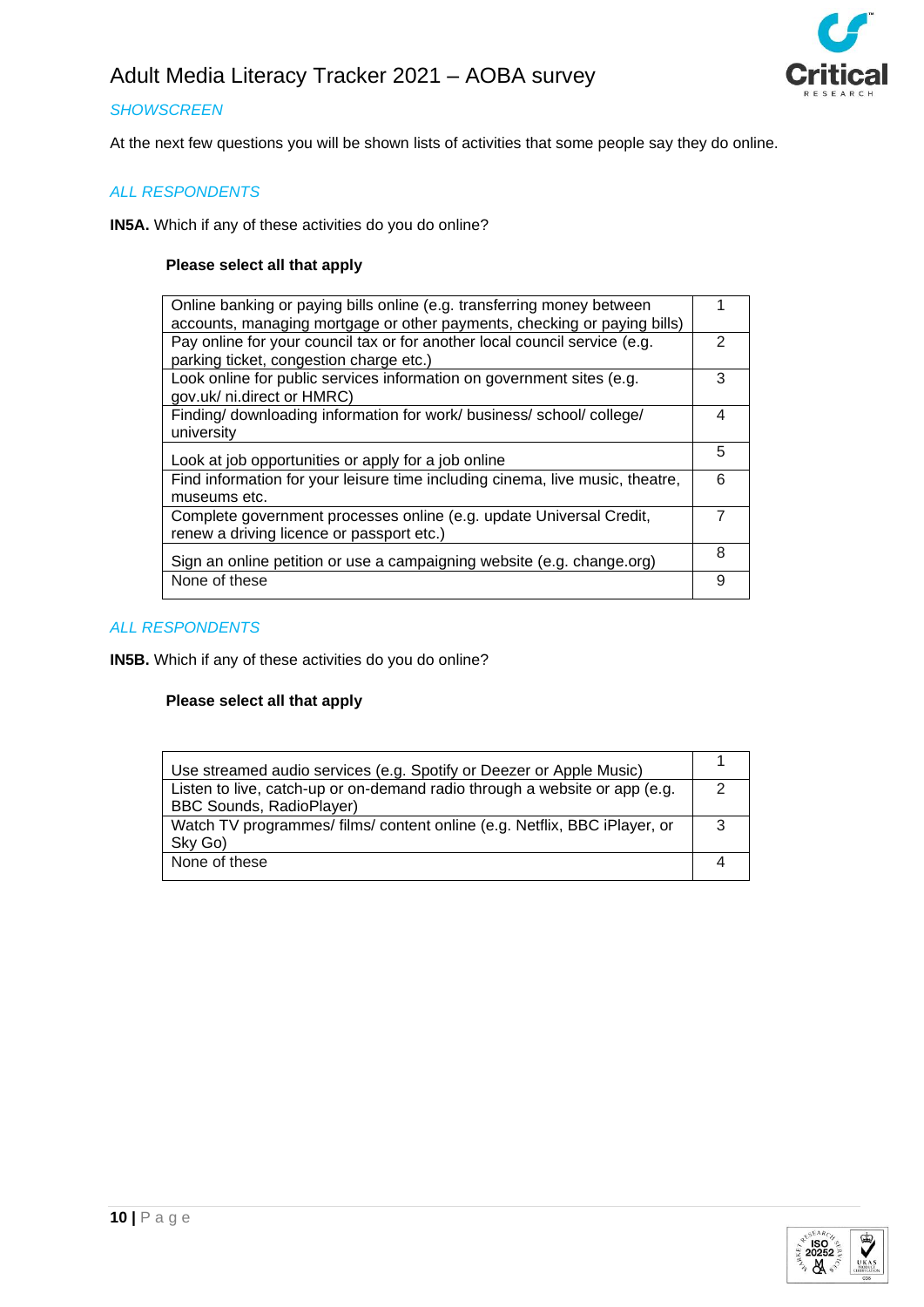

**IN6.** Which, **if any**, of these apps or sites do you use **to send messages, chat or make video or voice calls**?

Please click the forward '>>' button to see the apps and sites.

| Clubhouse (WAVE 2 ONLY)                                                         | $\mathbf 1$    |
|---------------------------------------------------------------------------------|----------------|
| <b>Discord</b>                                                                  | $\overline{2}$ |
| (Facebook) Messenger                                                            | 3              |
| FaceTime                                                                        | 4              |
| Google Chat/ Google Meet/ Google Duo                                            | 5              |
| Houseparty (WAVE 1 ONLY)                                                        | 6              |
| iMessage (by Apple)                                                             | $\overline{7}$ |
| Instagram (Direct)                                                              | 8              |
| <b>Kik</b>                                                                      | 9              |
| <b>Microsoft Teams</b>                                                          | 10             |
| Signal                                                                          | 11             |
| <b>Skype</b>                                                                    | 12             |
| <b>Slack</b>                                                                    | 13             |
| Snapchat                                                                        | 14             |
| Telegram                                                                        | 15             |
| Viber                                                                           | 16             |
| WeChat                                                                          | 17             |
| WhatsApp                                                                        | 18             |
| Zoom                                                                            | 19             |
| I send messages, chat or make video/ voice calls on other apps/ sites           | 20             |
| I do not send messages, chat or make video or voice calls on ANY apps/<br>sites | 21             |
| Don't know                                                                      | 22             |

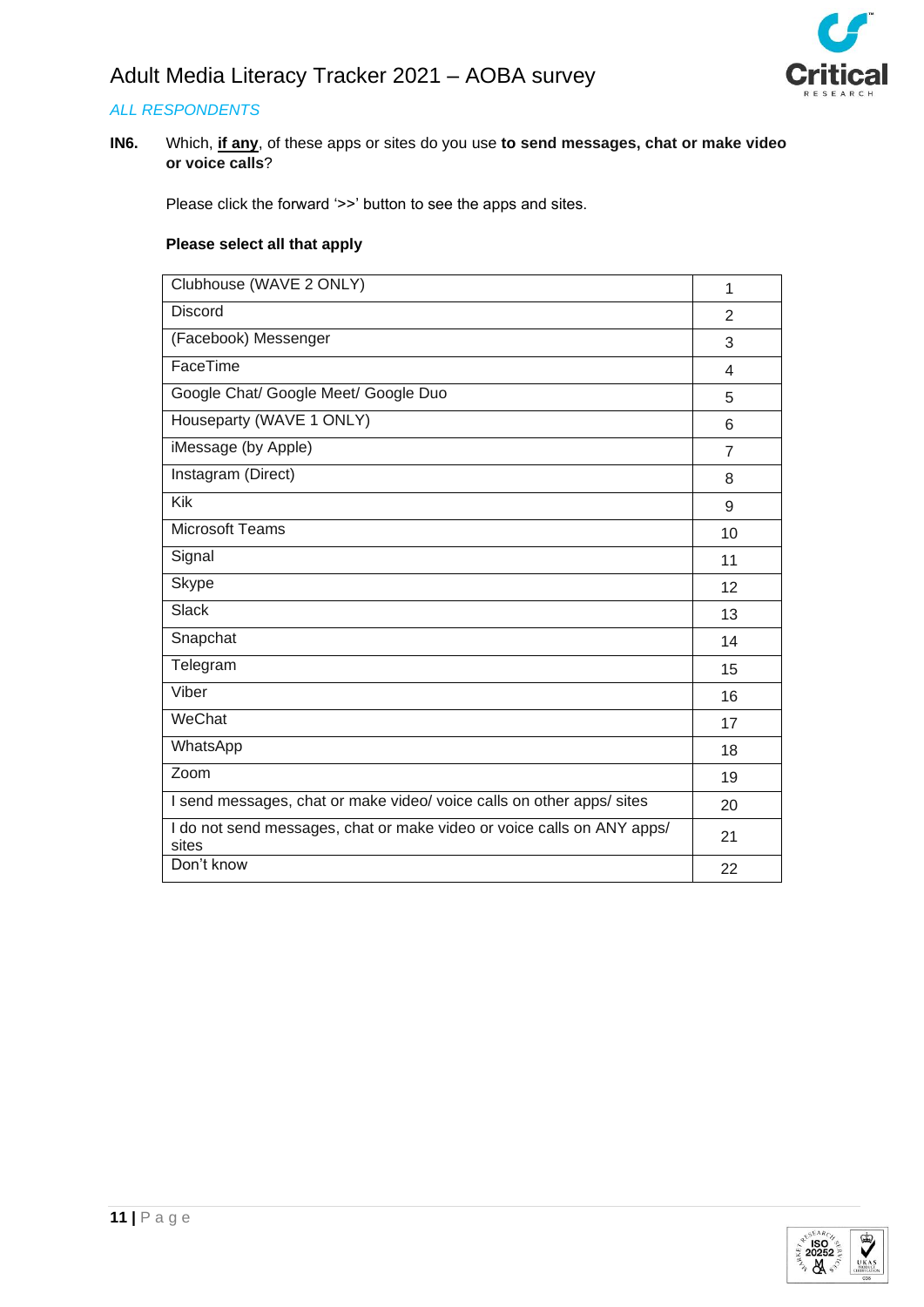

**IN7.** Which, **if any,** of these apps or sites do you **watch** videos or clips on?

Please click the forward '>>' button to see the apps and sites.

## **Please select all that apply**

| <b>BitChute</b>                                 | 1              |
|-------------------------------------------------|----------------|
| Dailymotion                                     | 2              |
| Dubsmash                                        | 3              |
| Facebook (inc Facebook Gaming)                  | 4              |
| Instagram                                       | 5              |
| OnlyFans                                        | 6              |
| Snapchat                                        | $\overline{7}$ |
| <b>TikTok</b>                                   | 8              |
| Twitch                                          | 9              |
| Vimeo                                           | 10             |
| YouTube                                         | 11             |
| I watch videos/ clips on other apps/ sites      | 12             |
| I do not watch videos/ clips on ANY apps/ sites | 13             |
| Don't know                                      | 14             |

# *ALL RESPONDENTS*

**IN8.** Do you ever upload videos online that you have made yourself?

| Yes        |   |
|------------|---|
| No         | , |
| Don't know | ╭ |

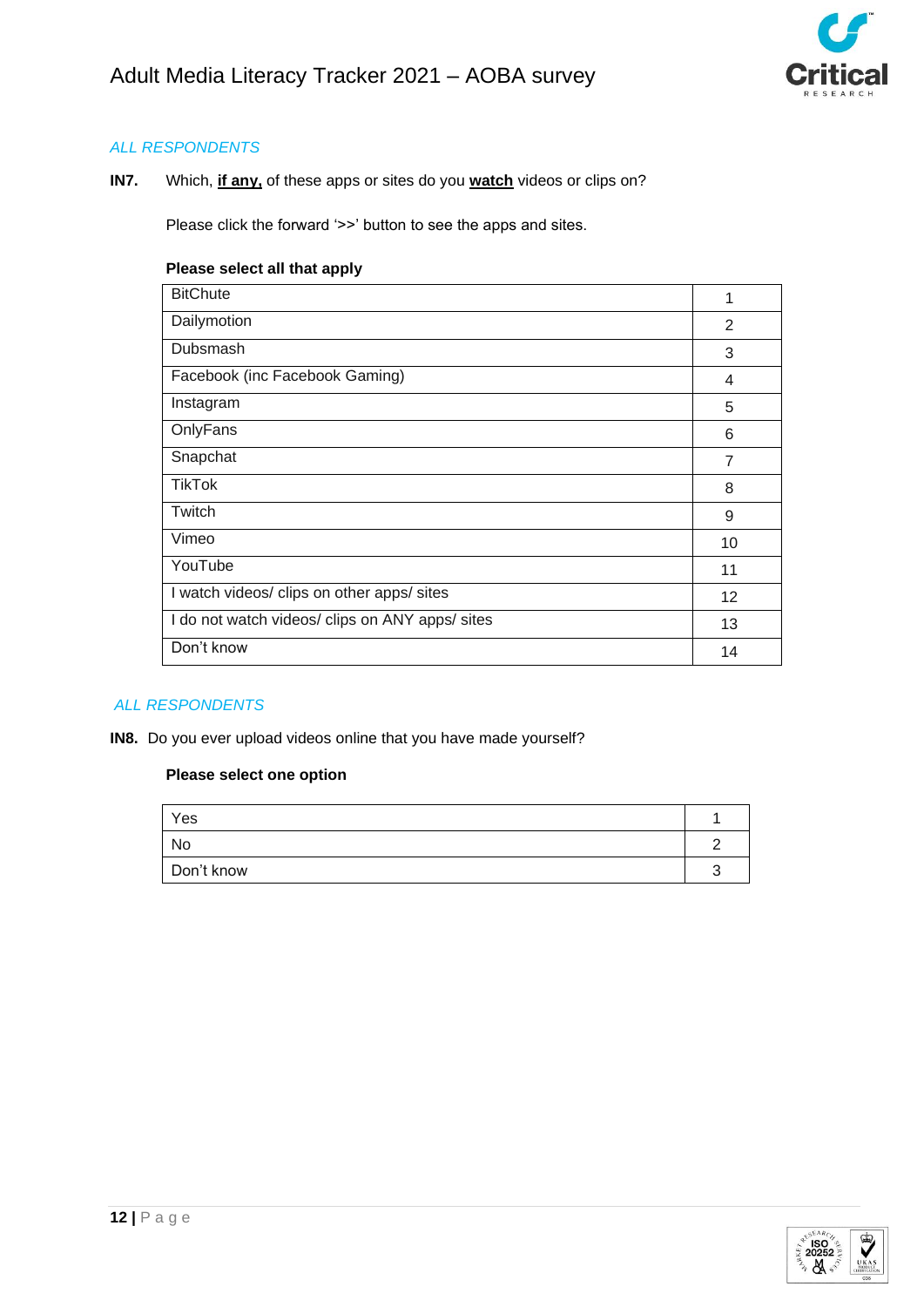

# *ALL RESPONDENTS THAT SAY THEY UPLOAD CONTENT AT IN8 (CODE 1)*

**IN9.** And which of these apps or sites do you use to **upload** your own videos (that you have made yourself)?

Please click the forward '>>' button to see the apps and sites.

#### **Please select all that apply**

| <b>BitChute</b>                                         | 1              |  |
|---------------------------------------------------------|----------------|--|
| Dailymotion                                             | 2              |  |
| Dubsmash                                                | 3              |  |
| Facebook (inc Facebook Gaming)                          | 4              |  |
| Instagram                                               | 5              |  |
| OnlyFans                                                | 6              |  |
| Snapchat                                                | $\overline{7}$ |  |
| TikTok                                                  | 8              |  |
| Twitch                                                  | 9              |  |
| Vimeo                                                   | 10             |  |
| YouTube                                                 | 11             |  |
| I upload videos I have made myself to other apps/ sites |                |  |
| Don't know                                              |                |  |

## *ALL RESPONDENTS*

**IN10. Moving on now to think about live streaming apps or sites**. These let you watch videos 'live' at exactly the same time as they are being made.

Which, **if any**, of these live streaming apps or sites do you use to **watch live stream videos**?

Please click the forward '>>' button to see the apps and sites.

| Facebook (Live)                                        |    |  |  |
|--------------------------------------------------------|----|--|--|
| Instagram (Live)                                       | 2  |  |  |
| Periscope (WAVE 1 ONLY)                                | 3  |  |  |
| TikTok (LIVE)                                          | 4  |  |  |
| Twitch                                                 | 5  |  |  |
| YouNow                                                 | 6  |  |  |
| YouTube (Live)                                         | 7  |  |  |
| I watch live streamed videos on other apps/sites       |    |  |  |
| I do not watch live streamed videos on ANY apps/ sites |    |  |  |
| Don't know                                             | 10 |  |  |

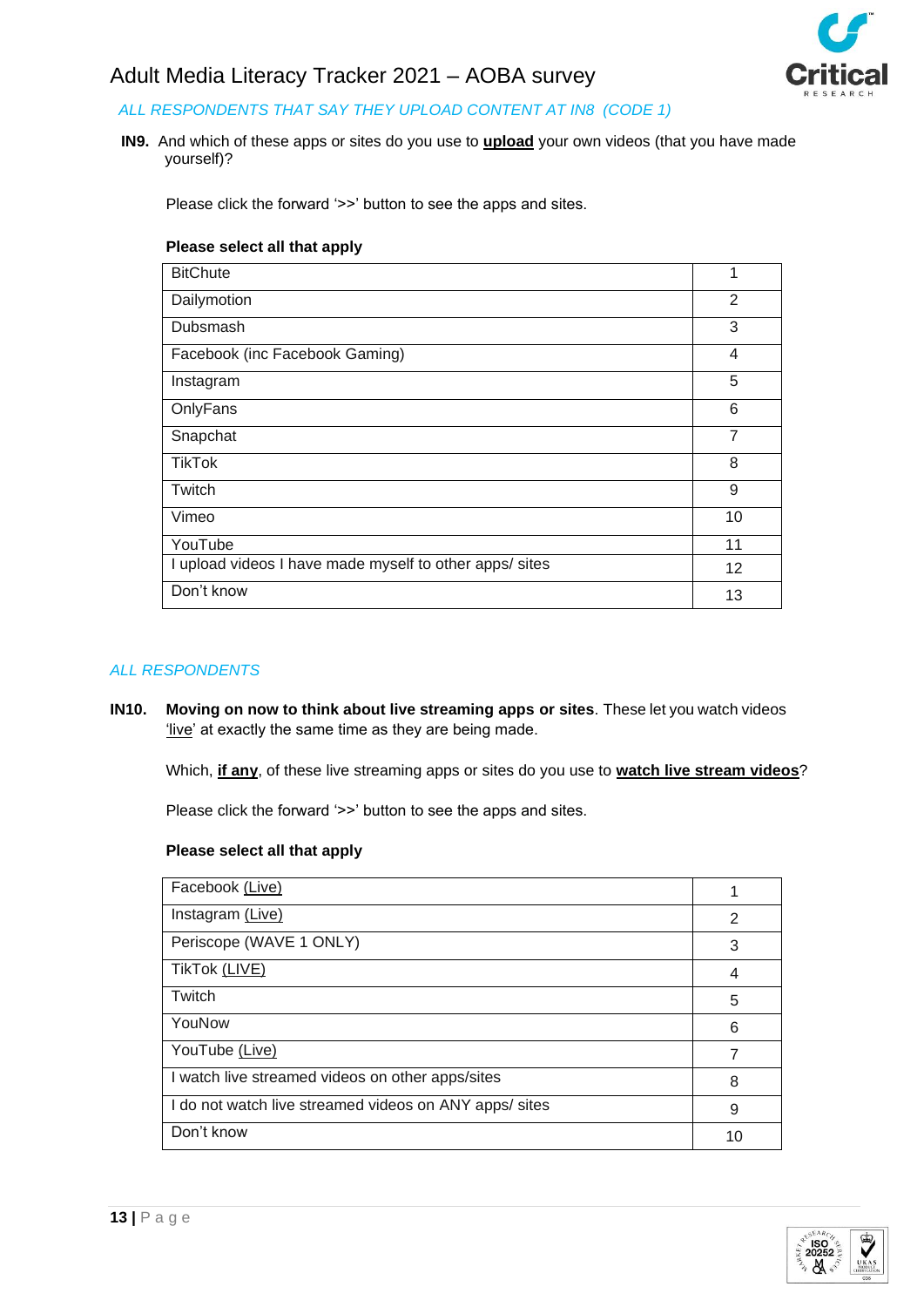

**IN11.** And do you ever live stream your own videos?

# **Please select one option**

| Yes        |  |
|------------|--|
| No         |  |
| Don't know |  |

# *ALL RESPONDENTS THAT SAY THEY LIVE STREAM THEIR OWN VIDEOS AT IN11 (CODE 1)*

**IN12.** And which of these apps or sites do you use to post or share your own live streamed videos?

Please click the forward '>>' button to see the apps and sites.

| Facebook (Live)                                                  |   |
|------------------------------------------------------------------|---|
| Instagram (Live)                                                 | 2 |
| Periscope (WAVE 1 ONLY)                                          | 3 |
| TikTok (LIVE)                                                    | 4 |
| Twitch                                                           | 5 |
| YouNow                                                           | 6 |
| YouTube (Live)                                                   |   |
| I post or share my own live streamed videos to other apps/ sites | 8 |
| Don't know                                                       | 9 |

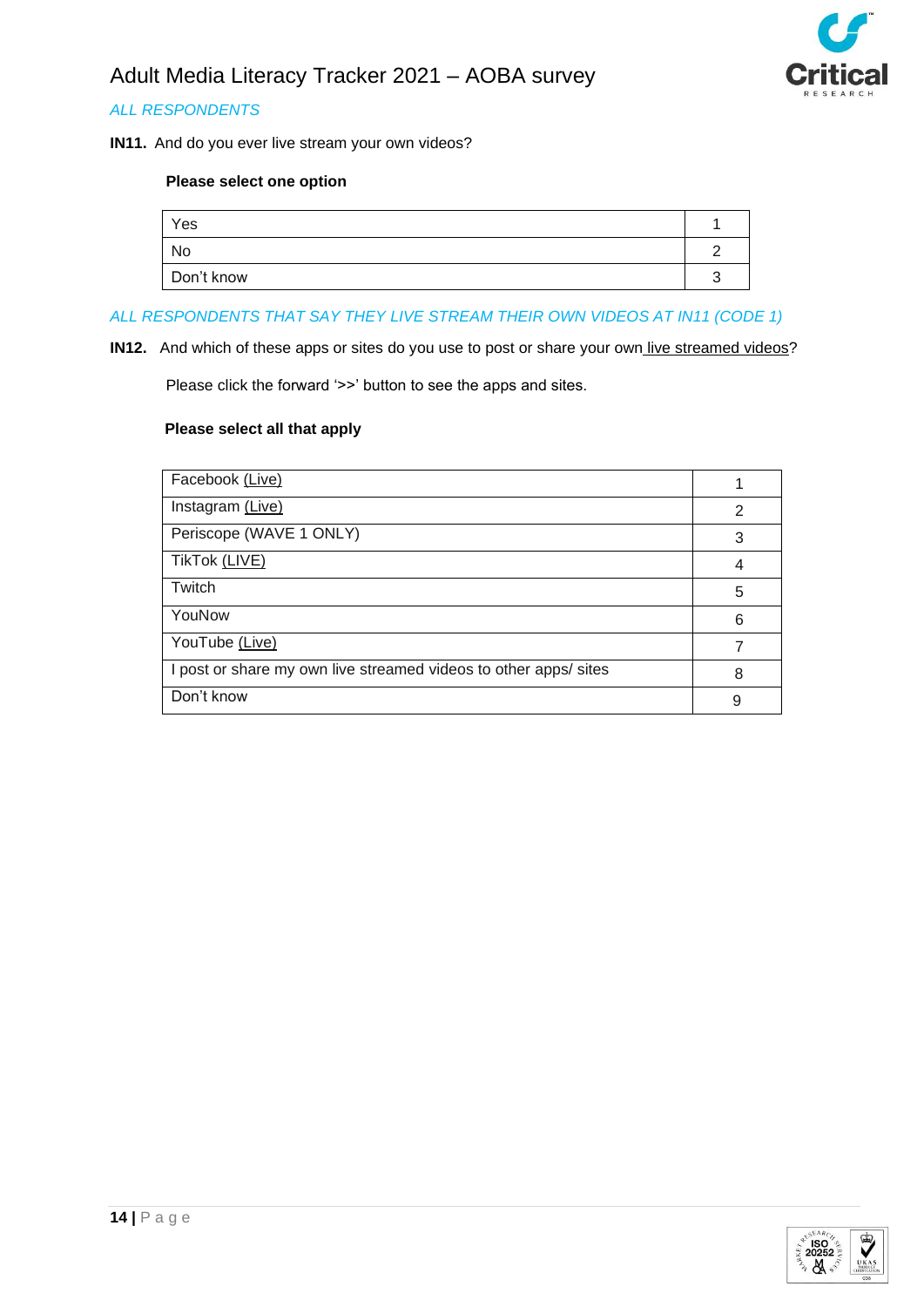

# *ALL RESPONDENTS*

**IN13.** [IF ANY CHOSEN AT PREVIOUS QUESTIONS - You have already said that you use some of the apps/ sites shown below for certain types of uses that we've asked about. Now we're interested in using apps for '**social media'** - so doing things like 'following' people or organisations, reading, 'liking' or sharing things (like photos, opinions, comments, news stories, links to other content etc).].

IF NONE CHOSEN AT PREVIOUS QUESTIONS - Please now think about using apps/ sites for **'social media'** – so doing things like 'following' people or organisations, reading, 'liking' or sharing things (like photos, opinions, comments, news stories, links to other content etc).

Which **if any,** of these social media apps/ sites do you use?

Please click the forward '>>' button to see the apps and sites.

| Facebook                                          |                |  |  |
|---------------------------------------------------|----------------|--|--|
| Instagram                                         | 2              |  |  |
| LinkedIn                                          | 3              |  |  |
| <b>Pinterest</b>                                  | 4              |  |  |
| Reddit                                            | 5              |  |  |
| Snapchat                                          | 6              |  |  |
| <b>TikTok</b>                                     | $\overline{7}$ |  |  |
| Tumblr                                            | 8              |  |  |
| Twitter                                           | 9              |  |  |
| Yubo (WAVE 2 ONLY)                                |                |  |  |
| I use other social media apps or sites            |                |  |  |
| None/ I do not use ANY social media apps or sites |                |  |  |
| Don't know                                        |                |  |  |

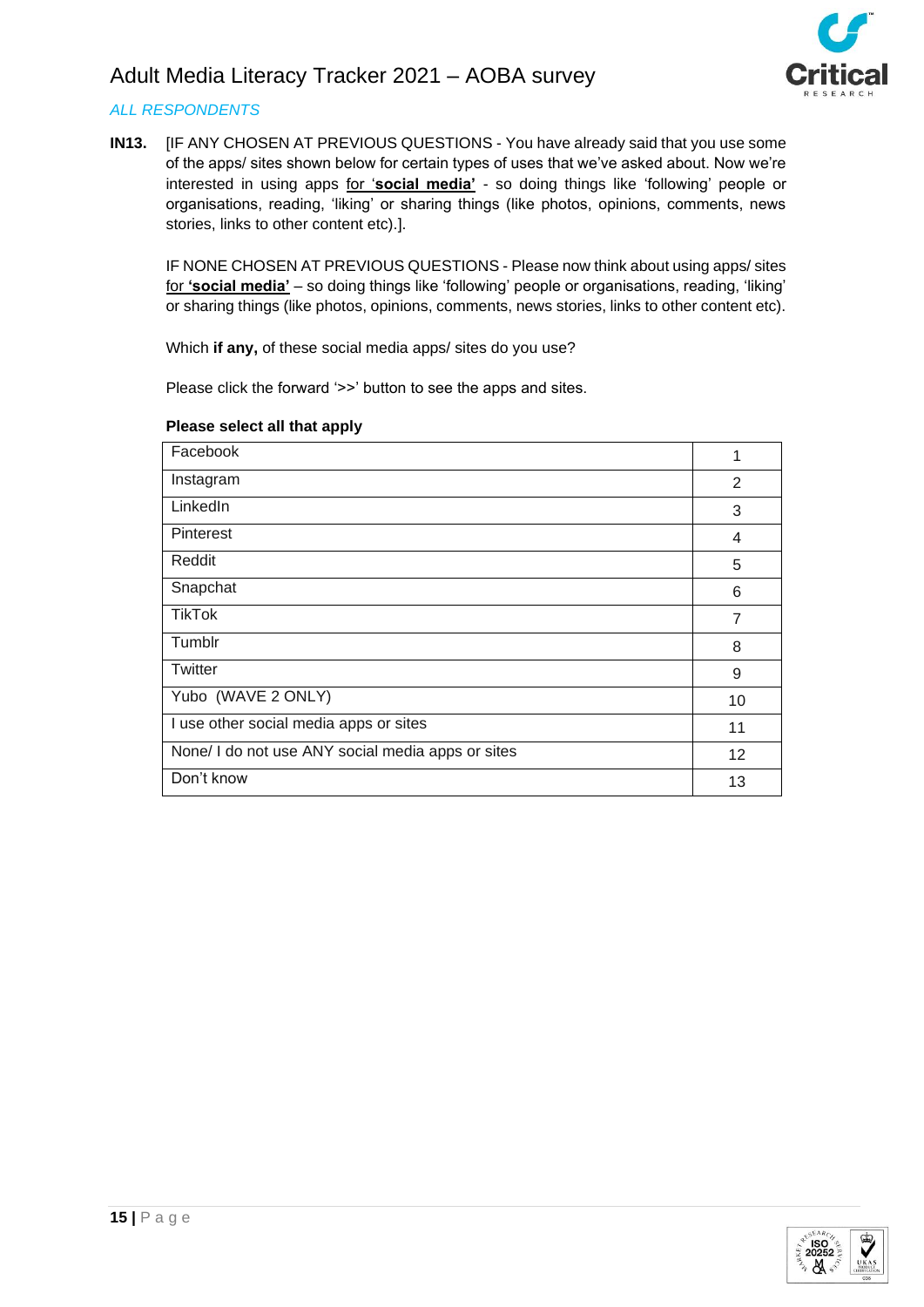

# *ASK ALL WITH MORE THAN ONE SOCIAL MEDIA PROFILE AT IN13 (CODES 1-11)*

**IN14.** And which **one** would you say is your **main** social media app or site – the one you **use most often**?

Please click the forward '>>' button to see the apps and sites.

## **Please select one option**

| Facebook                       | 1              |  |
|--------------------------------|----------------|--|
| Instagram                      | $\overline{2}$ |  |
| LinkedIn                       | 3              |  |
| <b>Pinterest</b>               | 4              |  |
| Reddit                         | 5              |  |
| Snapchat                       | 6              |  |
| <b>TikTok</b>                  | 7              |  |
| Tumblr                         | 8              |  |
| Twitter                        | 9              |  |
| Yubo (WAVE 2 ONLY)             | 10             |  |
| Other social media app or site |                |  |
| Don't know                     |                |  |

### *ASK ALL WITH A SOCIAL MEDIA PROFILE AT IN13 (CODE 1-11)*

**IN15**. You said you used the following social media apps or sites. <<INSERT RESPONSES AT IN13>>.

Which **one** of these statements **best** describes your use of these social media apps or sites?

| I often share, post or comment on social media sites or apps                          |  |  |  |
|---------------------------------------------------------------------------------------|--|--|--|
| I sometimes share, post or comment on social media sites or apps                      |  |  |  |
| I usually just 'like' things on social media sites or apps                            |  |  |  |
| I tend to only read things on these sites or apps and rarely like or post<br>anything |  |  |  |
| Don't know                                                                            |  |  |  |

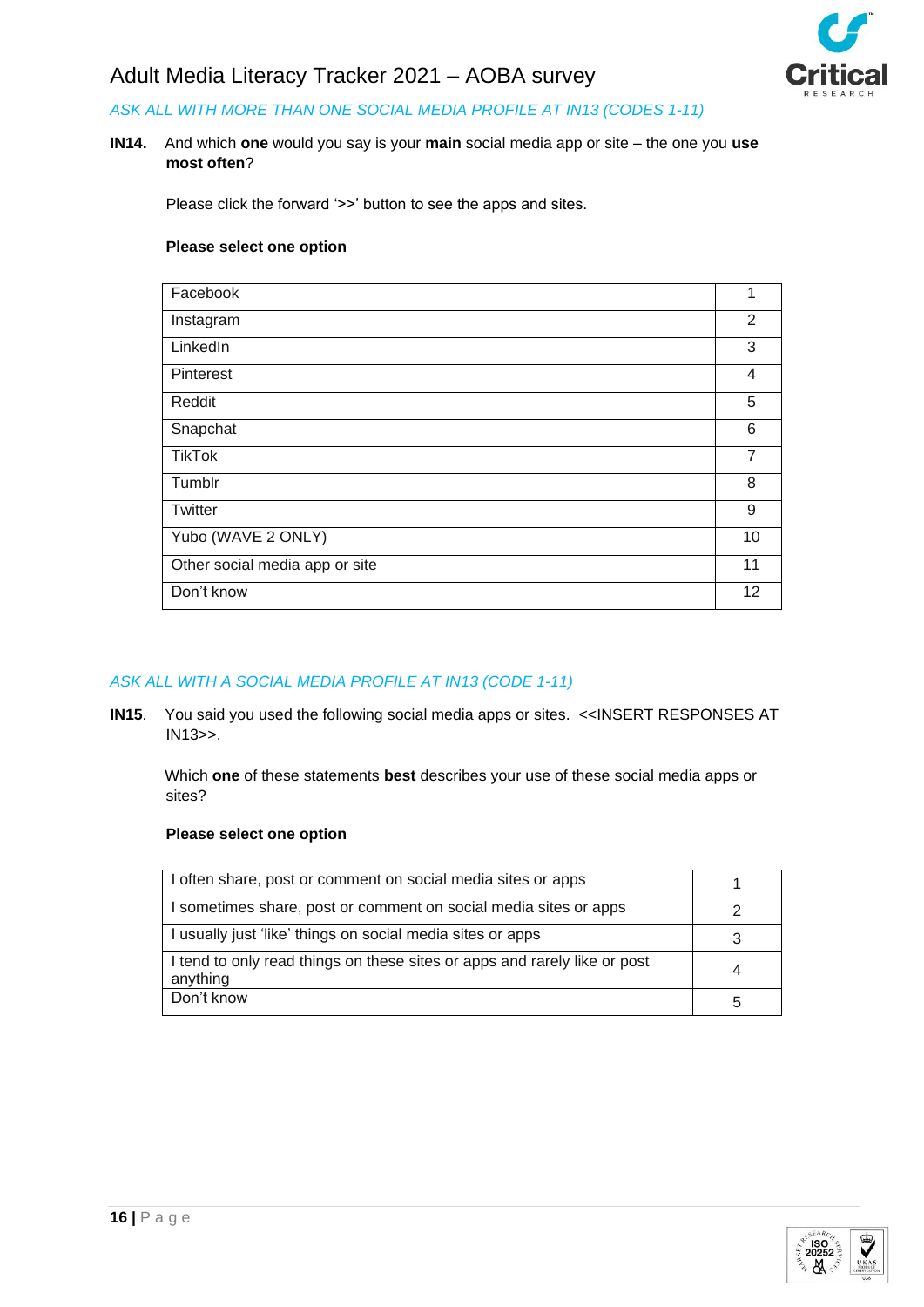

# *ASK ALL WITH A SOCIAL MEDIA PROFILE AT IN13 (CODE 1-11)*

# (ASKED AT WAVE 2 ONLY)

**IN15B**. Have you seen anything that upset or offended you in the last 12 months on any of the social media apps or sites you use?

| Yes - often     |  |
|-----------------|--|
| Yes - sometimes |  |
| Yes - rarely    |  |
| No, never       |  |
| Don't know      |  |

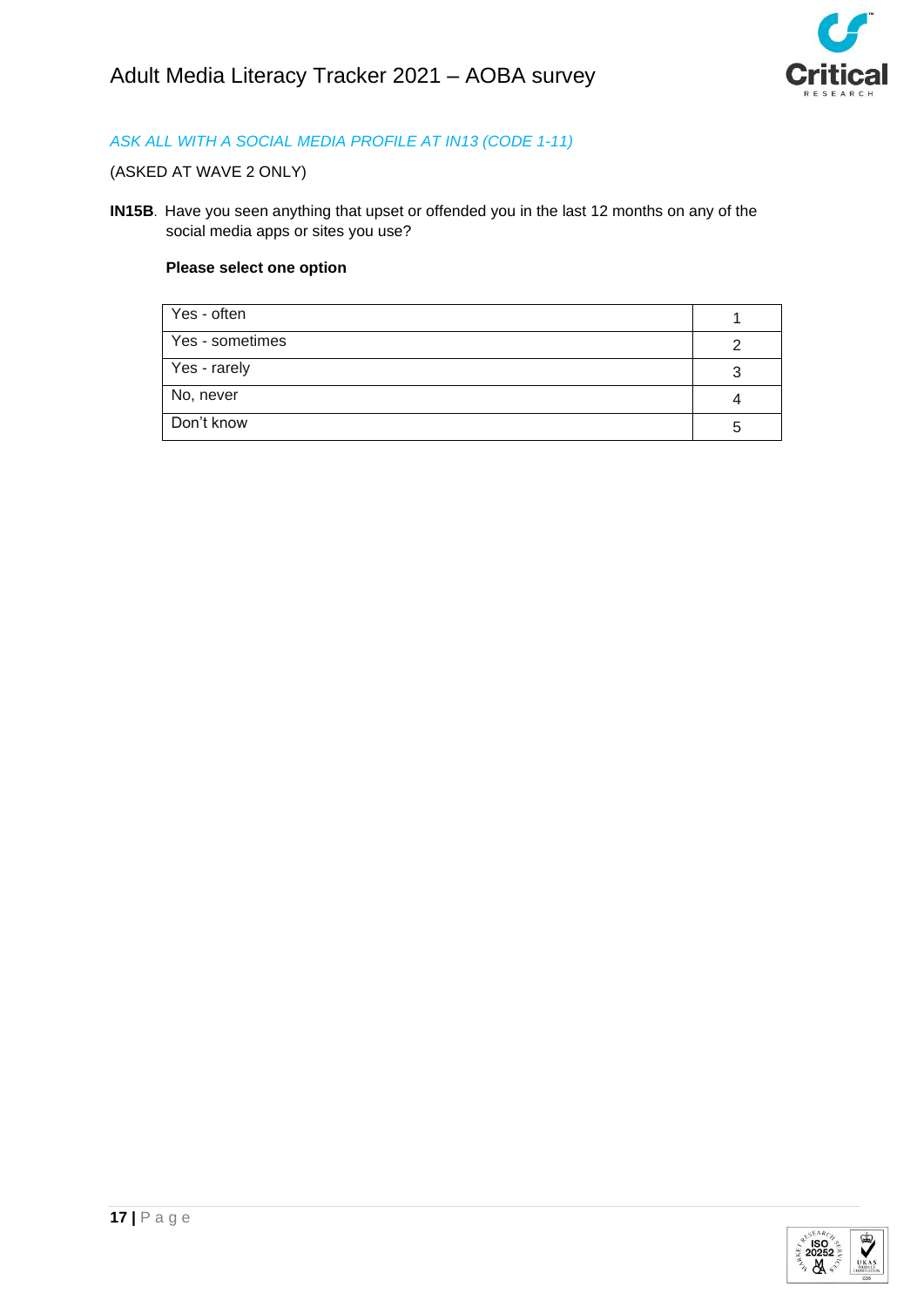*ASK ALL WITH A SOCIAL MEDIA PROFILE AT IN13 (CODE 1-10) OR THAT WATCH OR POST CONTENT ON VSPS (IN7 OR IN9 CODES 1-11) OR THAT WATCH OR POST LIVESTREAMS AT IN10 OR IN12 (CODES 1-7)*

**IN16.** Below is a list of some of the apps/ sites that you said earlier that you use. (FILTERED ACCORDINGLY)

> Some can be used by anyone, but for others you need to have a profile. This may involve choosing a user name, password and a picture for your profile.

Please click on those where you have **a profile -** even if you do not regularly use the app/ site to post or share content yourself.

Please click the forward '>>' button to see the apps and sites.

| <b>BitChute</b>                         | $\overline{1}$  |
|-----------------------------------------|-----------------|
| <b>DailyMotion</b>                      | $\overline{2}$  |
| Dubsmash                                | 3               |
| Facebook                                | $\overline{4}$  |
| Instagram                               | 5               |
| LinkedIn                                | $\overline{6}$  |
| OnlyFans                                | $\overline{7}$  |
| Periscope (WAVE 1 ONLY)                 | 8               |
| Pinterest                               | $\overline{9}$  |
| Reddit                                  | 10              |
| Snapchat                                | 11              |
| <b>TikTok</b>                           | $\overline{12}$ |
| Tumblr                                  | $\overline{13}$ |
| Twitch                                  | 14              |
| Twitter                                 | 15              |
| Vimeo                                   | 16              |
| YouNow                                  | 17              |
| YouTube                                 | $\overline{18}$ |
| Yubo (WAVE 2 ONLY)                      | 19              |
| I do not have a profile on ANY of these | 20              |
| Don't know                              | $\overline{21}$ |
|                                         |                 |

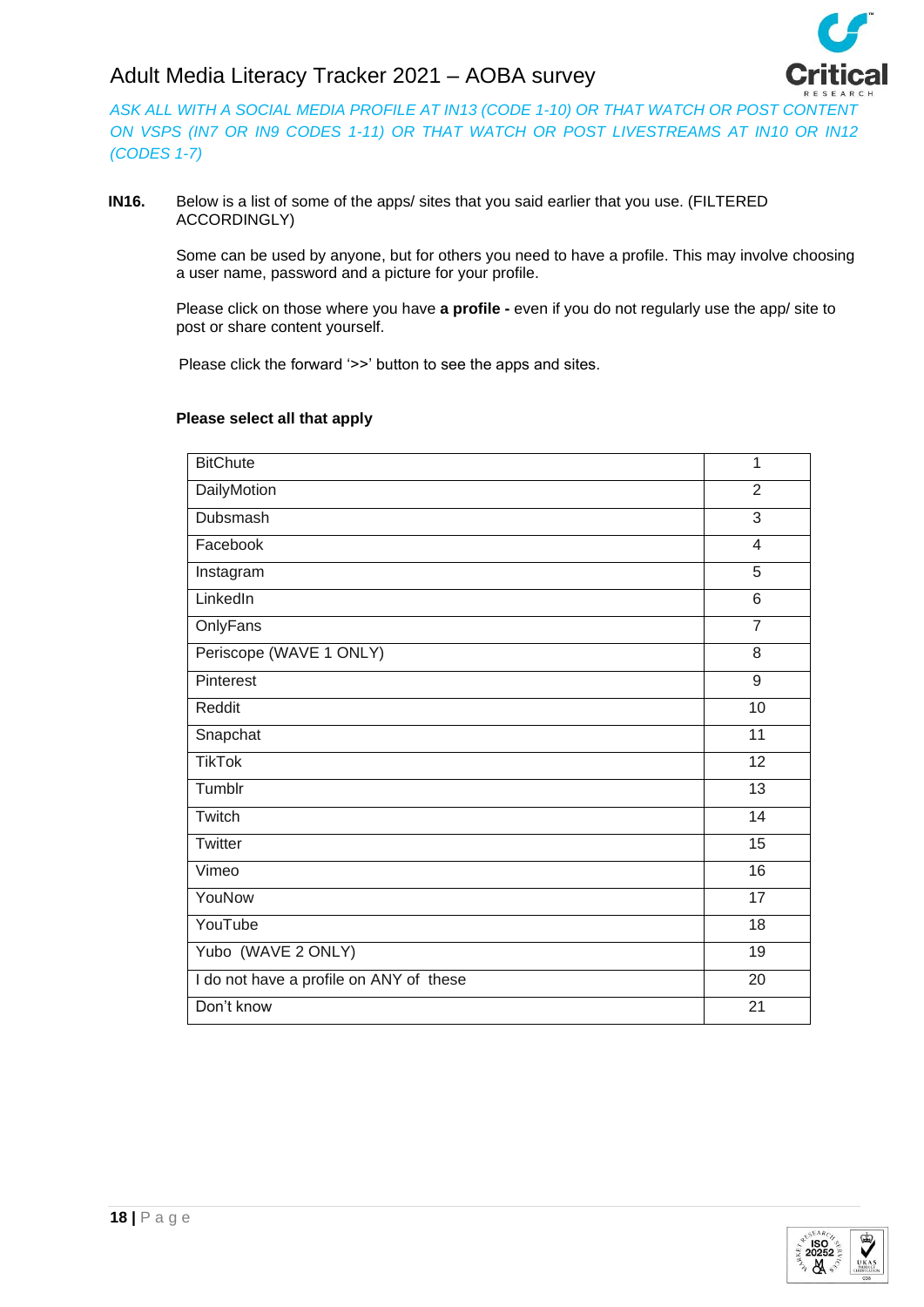

*ASK FOR EACH REGISTERED PROFILE MENTIONED AT IN16 (CODES 1-19)*

# **IN17.** Do you have more than one profile on any of these apps or sites, that you still use?

# **Please select one option per row**

| А. | <b>BitChute</b>               | Use just one profile | Use more than one profile | Don't know |
|----|-------------------------------|----------------------|---------------------------|------------|
| B. | <b>DailyMotion</b>            | Use just one profile | Use more than one profile | Don't know |
| C. | <b>Dubsmash</b>               | Use just one profile | Use more than one profile | Don't know |
| D. | Facebook                      | Use just one profile | Use more than one profile | Don't know |
| E. | Instagram                     | Use just one profile | Use more than one profile | Don't know |
| F. | LinkedIn                      | Use just one profile | Use more than one profile | Don't know |
| G. | OnlyFans                      | Use just one profile | Use more than one profile | Don't know |
| H. | Periscope<br>(WAVE 1<br>ONLY) | Use just one profile | Use more than one profile | Don't know |
| I. | Pinterest                     | Use just one profile | Use more than one profile | Don't know |
| J. | Reddit                        | Use just one profile | Use more than one profile | Don't know |
| K. | Snapchat                      | Use just one profile | Use more than one profile | Don't know |
| L. | <b>TikTok</b>                 | Use just one profile | Use more than one profile | Don't know |
| Μ. | Tumblr                        | Use just one profile | Use more than one profile | Don't know |
| N. | Twitch                        | Use just one profile | Use more than one profile | Don't know |
| O. | Twitter                       | Use just one profile | Use more than one profile | Don't know |
| Ρ. | Vimeo                         | Use just one profile | Use more than one profile | Don't know |
| Q. | YouNow                        | Use just one profile | Use more than one profile | Don't know |
| R. | YouTube                       | Use just one profile | Use more than one profile | Don't know |
| S. | Yubo (WAVE<br>2 ONLY)         | Use just one profile | Use more than one profile | Don't know |

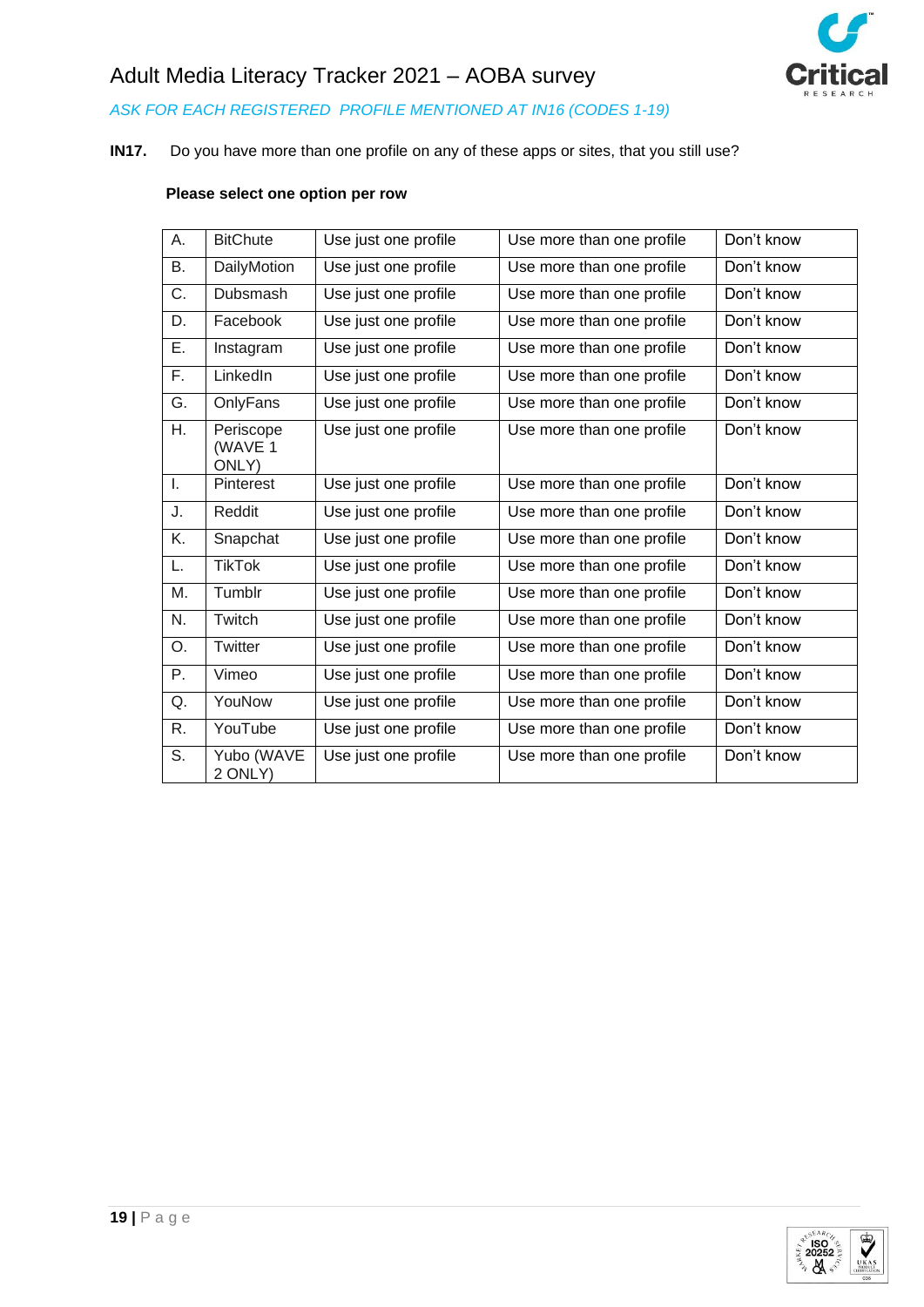

# *ASK THOSE THAT USE MORE THAN ONE PROFILE ON ANY OF THE SITES AT IN17 CODES A-S*

**IN18.** Which of these are reasons why you have more than one profile on the same site or app?

#### **Please select all that apply**

| I have separate account(s) dedicated to a hobby (eg cooking, reading,<br>photography)           |               |
|-------------------------------------------------------------------------------------------------|---------------|
| I have separate account(s) for business purposes/ for promoting my business                     | $\mathcal{P}$ |
| I have one account for my closest friends and another for my wider circle of<br>friends         | 3             |
| I have an account for my parents/ family to see                                                 | 4             |
| I have different accounts for sharing/ posting my own content and for following<br>other people | 5             |
| I have more than one but I no longer use them all                                               | 6             |
| I have a 'real' or authentic account and another that is my curated or<br>photoshopped one      |               |
| Some other reason $-$ please type in below                                                      | 8             |
| Don't know                                                                                      | 9             |

## *ASK THOSE THAT USE SOCIAL MEDIA IN ITS BROADEST SENSE – ANY OF THE FILTERS SHOWN BELOW*

#### *SHOWSCREEN*

Moving on now, for the next questions please think about your use of **ALL** the different sites or apps you've said you use for:

**Messaging, chat, making voice or video calls**: Insert responses as text from <<IN6– codes 1--20>>

**Social media**: Insert responses as text from <<IN13 - codes 1-11>>

**Watching or uploading videos :** Insert responses as text from <<IN7 – codes 1-12 and any additional sites from, IN9– codes 1-12>>

**Watching or posting live streams**: Insert responses as text from <<IN10 – codes 1-8 and any additional sites from, IN12 – codes 1-8>>

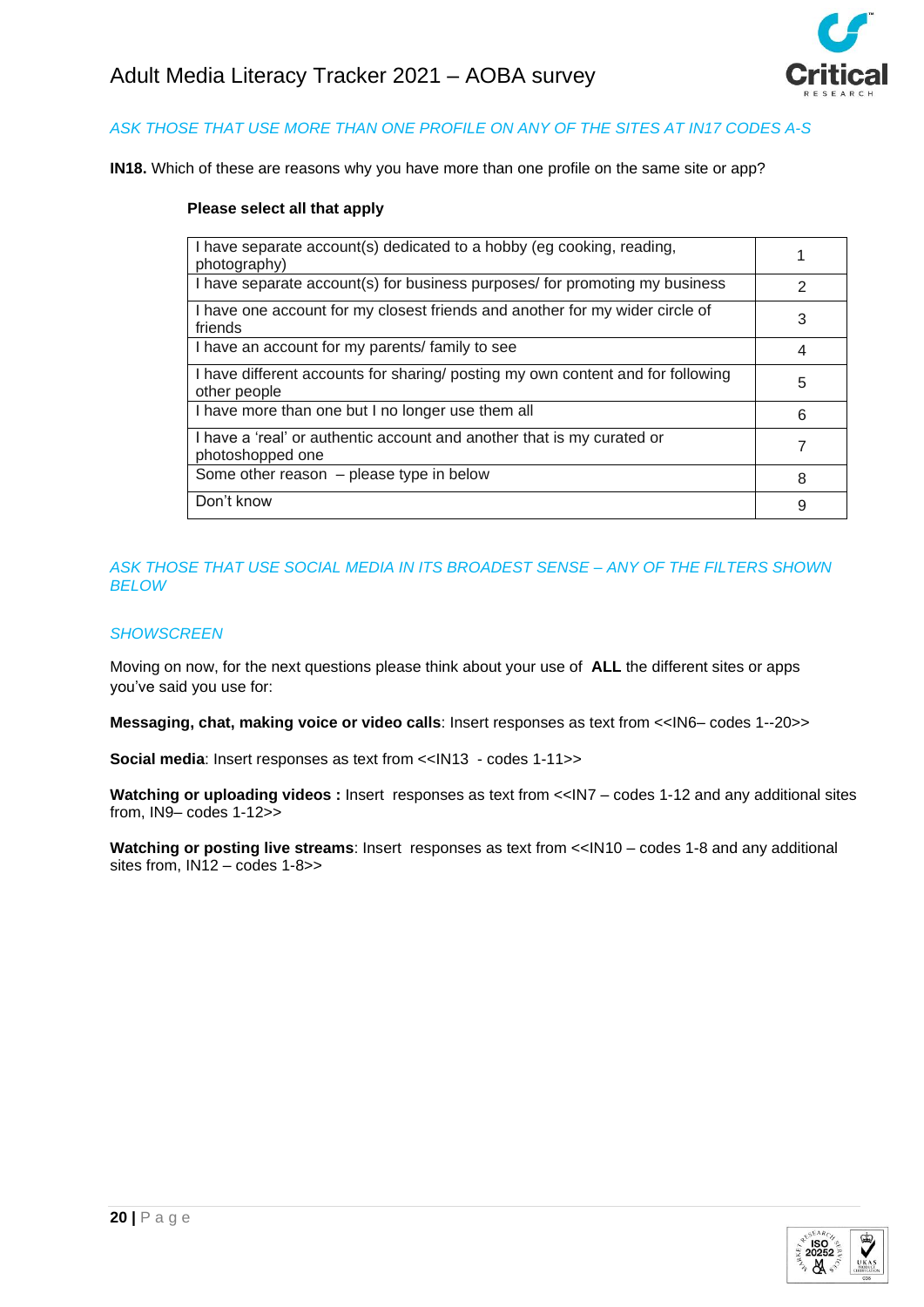

# *ASK ALL WHO USE MESSAGING/ VIDEO/ VOICE APPS AT IN6 (CODES 1-20) OR SOCIAL MEDIA APPS AT IN13 (CODES 1-11) OR WHO WATCH OR UPLOAD VIDEOS ON VSPS AT IN7 OR IN9 (CODES 1-12) OR WHO WATCH OR POST LIVESTREAMS AT IN10 OR IN12 (CODES 1-8)*

**IN19A.** To what extent do you agree or disagree with the following statements..

## **"I am confident in using the settings on these apps/ sites to control who sees the photos and videos I share"**

### **Please select one option**

| Strongly disagree          |   |
|----------------------------|---|
| Slightly disagree          | 2 |
| Neither agree nor disagree | 3 |
| Slightly agree             |   |
| Strongly agree             | 5 |
| Don't know                 | 6 |

*ASK ALL WHO USE MESSAGING/ VIDEO/ VOICE APPS AT IN6 (CODES 1-20) OR SOCIAL MEDIA APPS AT IN13 (CODES 1-11) OR WHO WATCH OR UPLOAD VIDEOS ON VSPS AT IN7 OR IN9 (CODES 1-12) OR WHO WATCH OR POST LIVESTREAMS AT IN10 OR IN12 (CODES 1-8)*

**IN19B.** To what extent do you agree or disagree with the following statements.

### **"There is pressure to be popular on these apps or sites"**

| Strongly disagree          |   |
|----------------------------|---|
| Slightly disagree          |   |
| Neither agree nor disagree | 3 |
| Slightly agree             |   |
| Strongly agree             | 5 |
| Don't know                 | 6 |

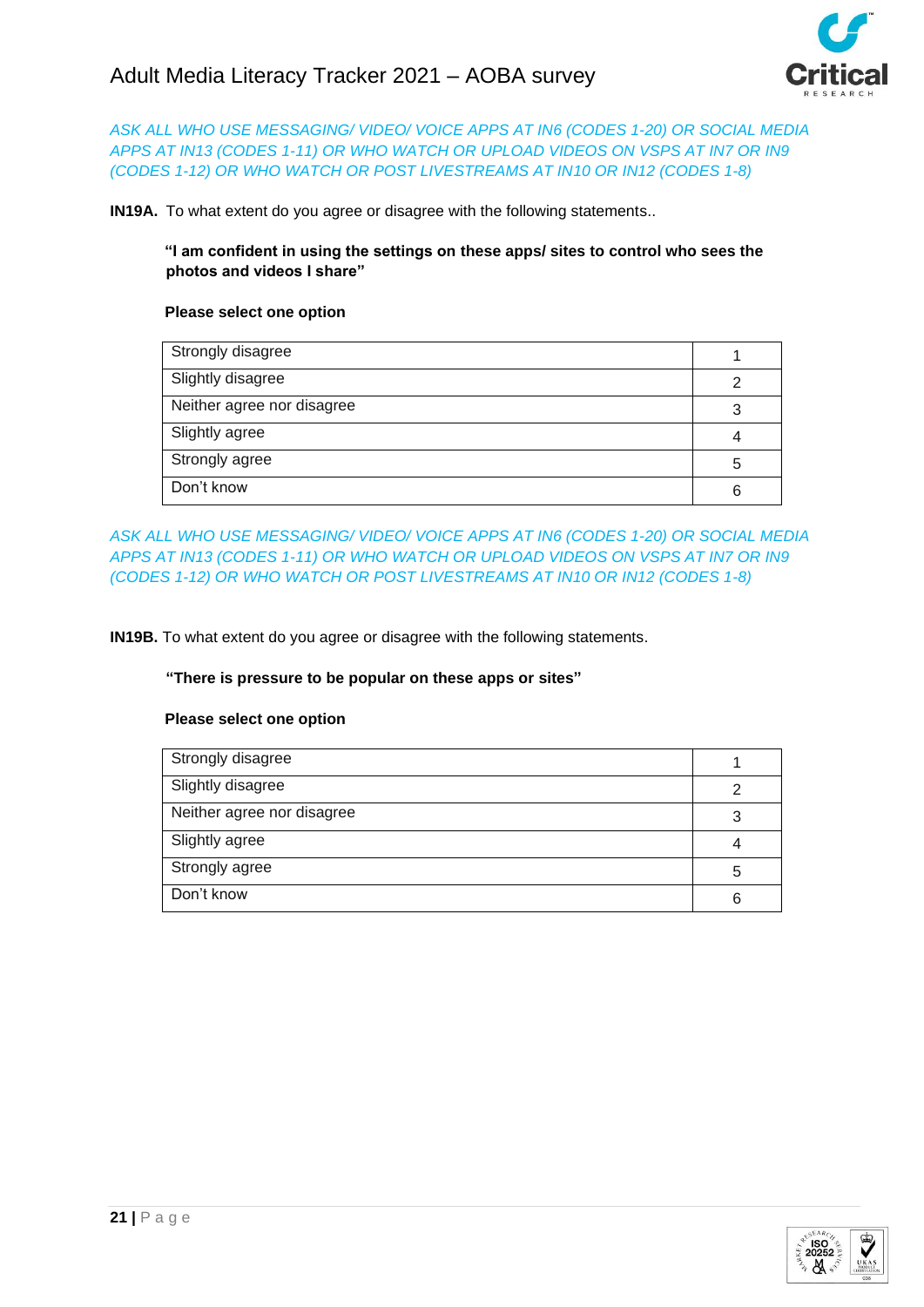

*ASK ALL WHO USE MESSAGING/ VIDEO/ VOICE APPS AT IN6 (CODES 1-20) OR SOCIAL MEDIA APPS AT IN13 (CODES 1-11) OR WHO WATCH OR UPLOAD VIDEOS ON VSPS AT IN7 OR IN9 (CODES 1-12) OR WHO WATCH OR POST LIVESTREAMS AT IN10 OR IN12 (CODES 1-8)*

**IN19C.** To what extent do you agree or disagree with the following statements.

## **"Using these apps or sites helps me to keep in touch with my family or friends"**

## **Please select one option**

| Strongly disagree          |   |
|----------------------------|---|
| Slightly disagree          | ⌒ |
| Neither agree nor disagree | 3 |
| Slightly agree             |   |
| Strongly agree             | 5 |
| Don't know                 |   |

*ASK ALL WHO USE MESSAGING/ VIDEO/ VOICE APPS AT IN6 (CODES 1-20) OR SOCIAL MEDIA APPS AT IN13 (CODES 1-11) OR WHO WATCH OR UPLOAD VIDEOS ON VSPS AT IN7 OR IN9 (CODES 1-12) OR WHO WATCH OR POST LIVESTREAMS AT IN10 OR IN12 (CODES 1-8)*

**IN20.** When you use these types of apps or sites, which **one** of these best applies?

| I often see views that I disagree with     |  |
|--------------------------------------------|--|
| I sometimes see views that I disagree with |  |
| I rarely see views that I disagree with    |  |
| Don't know                                 |  |

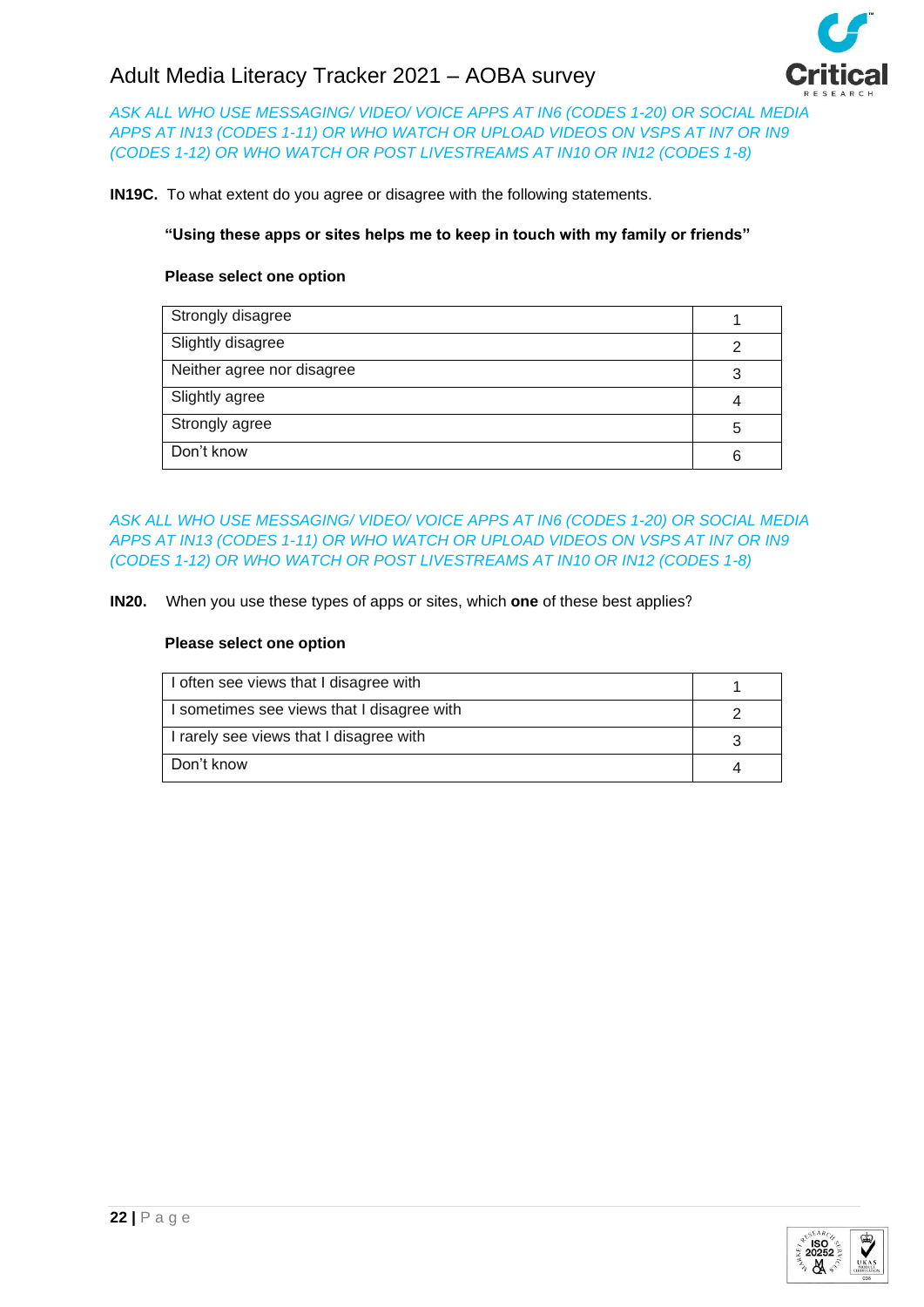

*ASK ALL WHO USE MESSAGING/ VIDEO/ VOICE APPS AT IN6 (CODES 1-20) OR SOCIAL MEDIA APPS AT IN13 (CODES 1-11) OR WHO WATCH OR UPLOAD VIDEOS ON VSPS AT IN7 OR IN9 (CODES 1-12) OR WHO WATCH OR POST LIVESTREAMS AT IN10 OR IN12 (CODES 1-8)*

**IN21.** When you see a news story or article on these types of apps or sites do you ever think about whether it is truthful or accurate?

For example, this might be a news story or article that appears in your news feed, or a link to an article that is shared with you or sent to you, something that you see through a 'trending' section of the site or through any channels you visit

## **Please select one option**

| Yes – all or most of the time                                        |   |
|----------------------------------------------------------------------|---|
| Yes - sometimes                                                      |   |
| Yes – but not very often/ rarely                                     |   |
| No - I don't tend to think about whether it is true or accurate      |   |
| I don't see news stories or articles on these types of apps or sites | 5 |
| Don't know                                                           | 6 |

# *ASK ALL THAT CONSIDER THE TRUTHFULNESS OF NEWS CONTENT AT IN21 (CODES 1-3)*

**IN22.** And which, if any, of these things do you do to check or verify the accuracy or truthfulness of the information in news stories you see on these apps or sites?

| Check if the story/ article was by an organisation I had heard of                    | 1              |
|--------------------------------------------------------------------------------------|----------------|
| Check if it was by a trustworthy organisation                                        | $\overline{2}$ |
| Consider how professional the article looks, e.g. any spelling                       | 3              |
| mistakes, high quality images or videos?                                             |                |
| Think about how likely it is for the story to be true                                | 4              |
| Check to see if the same information appears anywhere else                           | 5              |
| Think about whether I trust the person who shared it                                 | 6              |
| Look at the comments/ what people have said about it                                 | $\overline{7}$ |
| Check to see if it is by someone who witnessed it                                    | 8              |
| Use a fact checking website/ app like Full Fact (WAVE 2 ONLY)                        | 9              |
| Some other check – (please type in below)                                            | 10             |
| None of these / I wouldn't tend to check the information in the article to see if it | 11             |
| was true                                                                             |                |
| Don't know                                                                           | 12             |

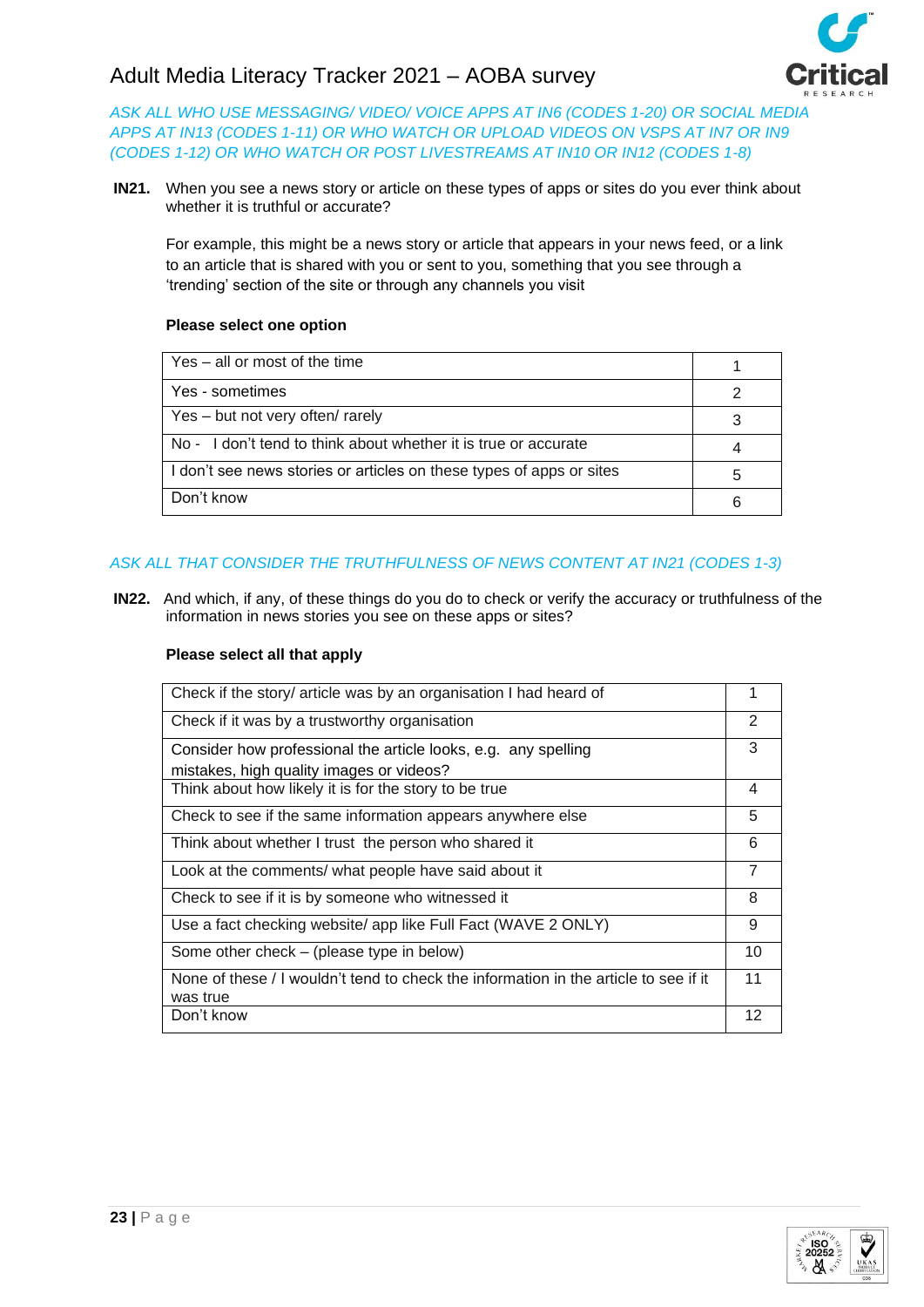

*ASK ALL WHO USE MESSAGING/ VIDEO/ VOICE APPS AT IN6 (CODES 1-20) OR SOCIAL MEDIA APPS AT IN13 (CODES 1-11) OR WHO WATCH OR UPLOAD VIDEOS ON VSPS AT IN7 OR IN9 (CODES 1-12) OR WHO WATCH OR POST LIVESTREAMS AT IN10 OR IN12 (CODES 1-8)*

**IN23.** Still thinking about all the apps or sites you said you use. In the last 12 months, have you seen anything on these apps or sites that you thought was a **deliberately** untrue or misleading news story?

## **Please select one option**

| Yes        |  |
|------------|--|
| No         |  |
| Don't know |  |

## *ASK ALL WHO HAVE SEEN AN UNTRUE OR MISLEADING NEW STORY AT IN23 (CODE 1)*

**IN24.** And what, if anything, did you do about this untrue or misleading news story?

### **Please select all that apply**

| I reported it to the site/app                            |  |
|----------------------------------------------------------|--|
| I commented on it to say it was incorrect/ misleading    |  |
| I shared it online and said it was incorrect/ misleading |  |
| I did something else - please type in below              |  |
| I didn't do anything/ I ignored it                       |  |
| Don't know                                               |  |

*ASK ALL WHO USE MESSAGING/ VIDEO/ VOICE APPS AT IN6 (CODES 1-20) OR SOCIAL MEDIA APPS AT IN13 (CODES 1-11) OR WHO WATCH OR UPLOAD VIDEOS ON VSPS AT IN7 OR IN9 (CODES 1-12) OR WHO WATCH OR POST LIVESTREAMS AT IN10 OR IN12 (CODES 1-8)*

**IN25.** You said you used the following sites or apps.

Aside from these, what other sites or apps have you started to use for watching or uploading videos, voice or video calls, chat or messaging, live streaming or for social media?

### **ENTER 1**

**ENTER 2**

## **ENTER 3**

### **None/ Have not used any other sites/ apps**

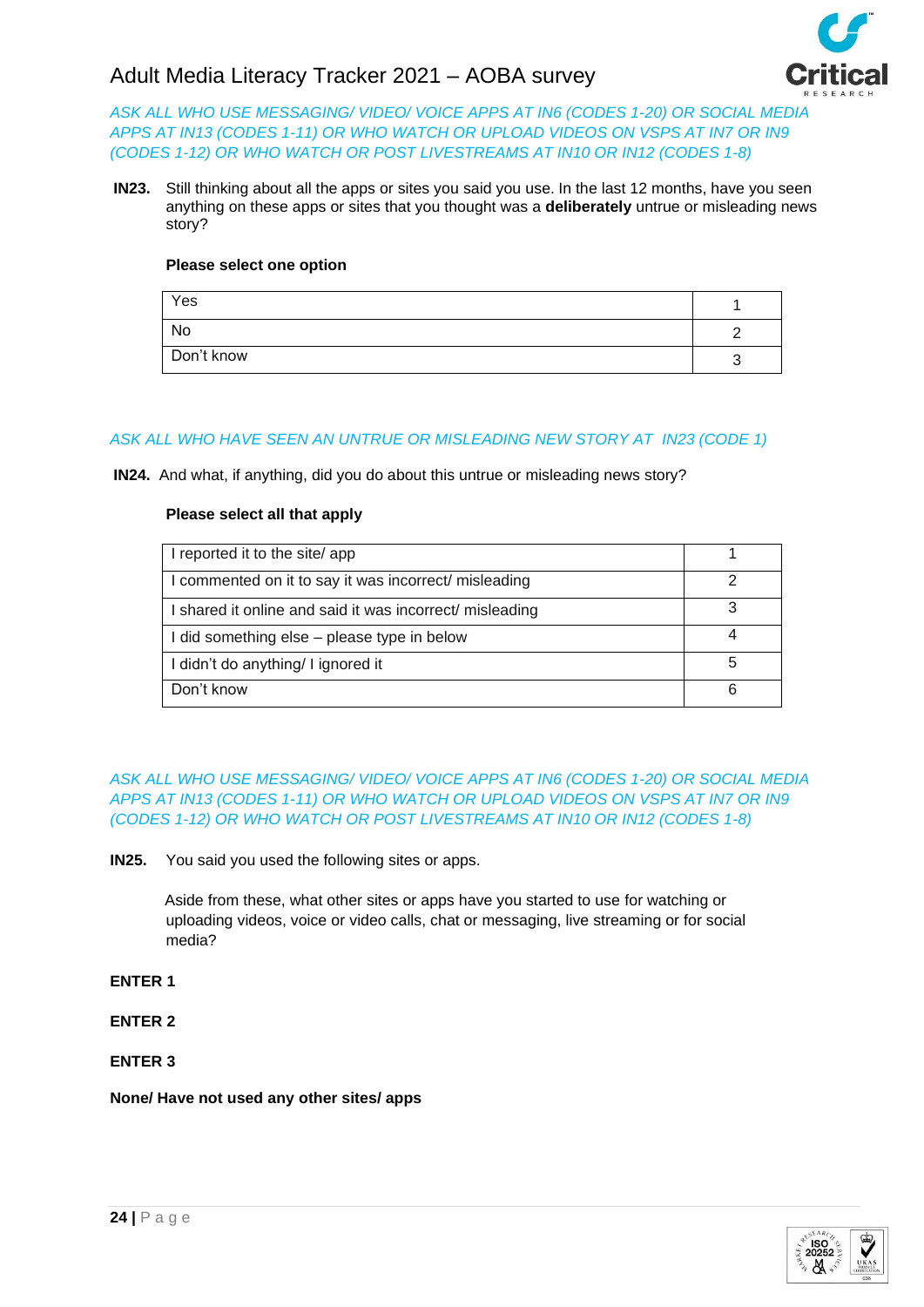

**IN26.** Moving on now, which if any of the following things do you do online?

### **Please select all that apply**

| Add filters to or edit photos                                                                      |    |
|----------------------------------------------------------------------------------------------------|----|
| Make a meme or gif                                                                                 | 2  |
| Make or modify a website/ app or game                                                              | 3  |
| Make or edit music online (such as editing/ cutting or mixing tracks)                              | 4  |
| Make a podcast                                                                                     | 5  |
| Write online reviews about something you've purchased/ used or<br>somewhere you've visited/ stayed | 6  |
| Write blogs or articles                                                                            | 7  |
| Follow an online 'how to' tutorial to create or do something of your own                           | 8  |
| Create an online photo book or calendar                                                            | 9  |
| Create an online scrapbook of ideas, on sites like Pinterest                                       | 10 |
| None of these                                                                                      | 11 |
| Don't know                                                                                         | 12 |
|                                                                                                    |    |

## *ALL RESPONDENTS*

**IN27A.** You're now going to see some things that other people have said about being online. To what extent do you agree or disagree with each statement.

## "**Internet users must be protected from seeing inappropriate or offensive content"**

| Strongly disagree          |   |
|----------------------------|---|
| Slightly disagree          | ⌒ |
| Neither agree nor disagree |   |
| Slightly agree             |   |
| Strongly agree             | 5 |
| Don't know                 | 6 |

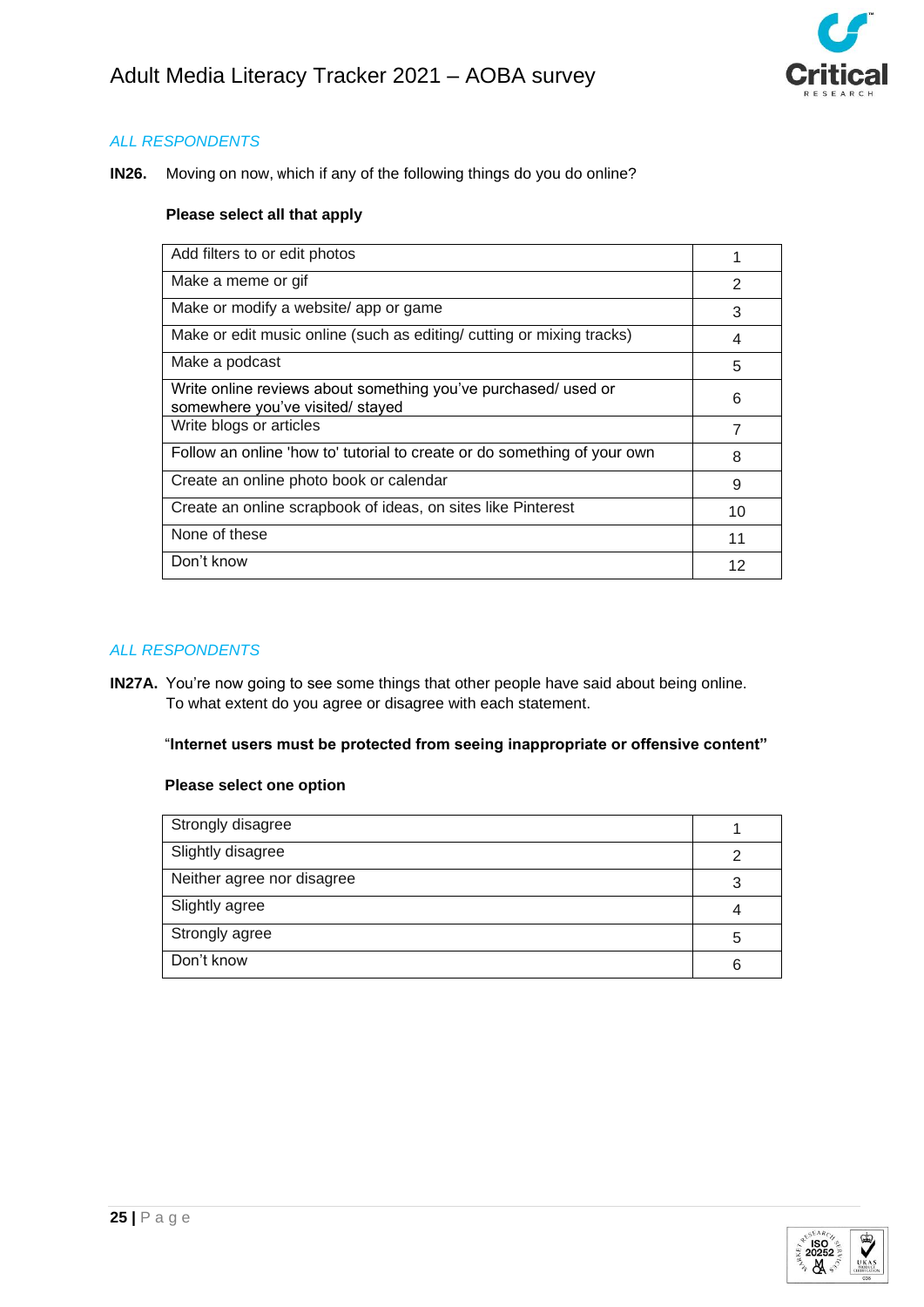

# *ALL RESPONDENTS*

**IN27B.** You're now going to see some things that other people have said about being online. To what extent do you agree or disagree with each statement.

## "**I think people should have the right to hide their identity online in order to express their views anonymously"**

## **Please select one option**

| Strongly disagree          |   |
|----------------------------|---|
| Slightly disagree          |   |
| Neither agree nor disagree |   |
| Slightly agree             |   |
| Strongly agree             | 5 |
| Don't know                 | 6 |

### *ALL RESPONDENTS*

**IN27C.** You're now going to see some things that other people have said about being online. To what extent do you agree or disagree with each statement.

### "**I think it is important that people can say what they want online even if it is controversial or hurtful to others"**

| Strongly disagree          |   |
|----------------------------|---|
| Slightly disagree          | າ |
| Neither agree nor disagree | 3 |
| Slightly agree             |   |
| Strongly agree             | 5 |
| Don't know                 | 6 |

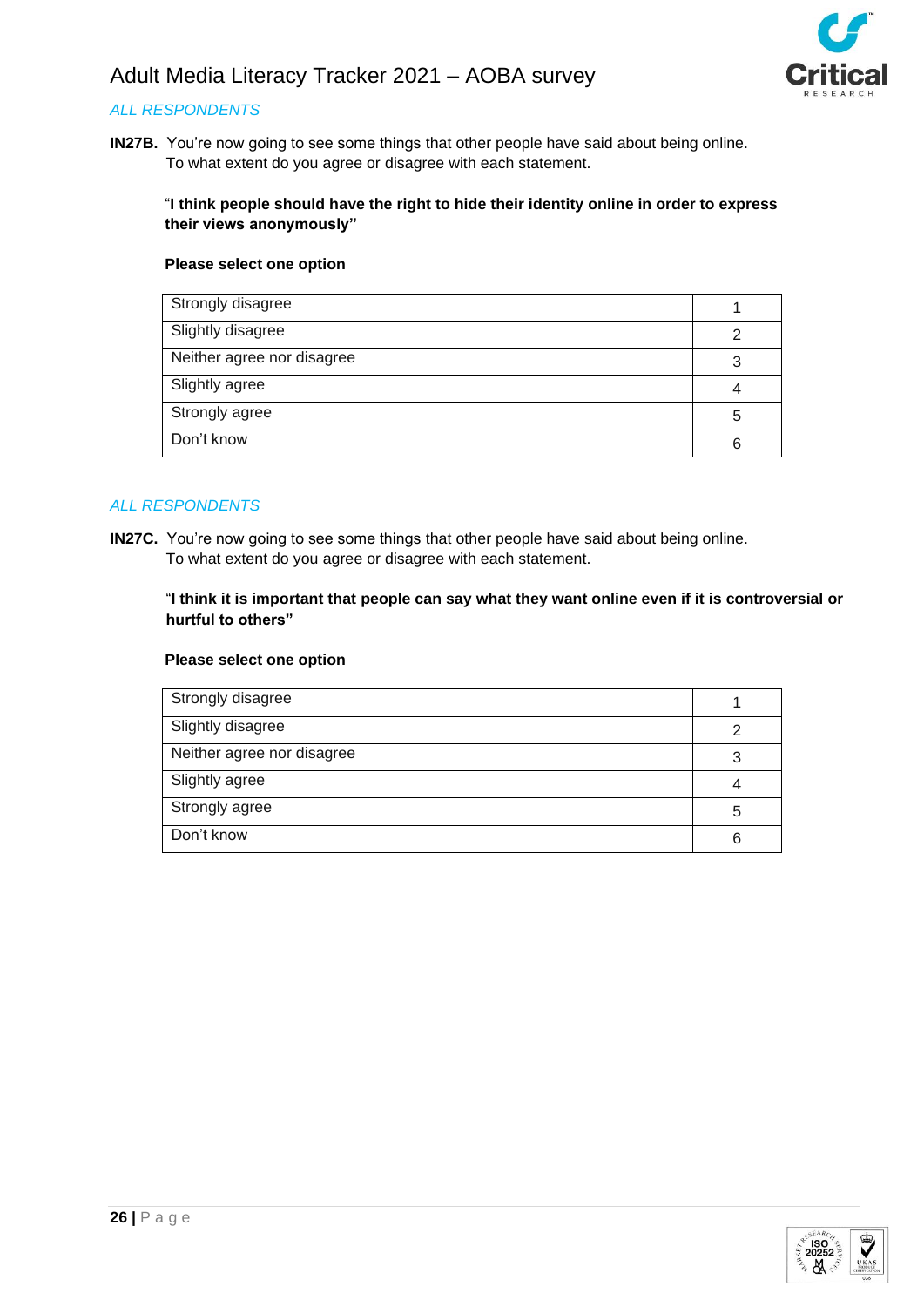

# *ALL RESPONDENTS*

**IN27D.** You're now going to see some things that other people have said about being online. To what extent do you agree or disagree with each statement.

### **"Websites and apps should be responsible for monitoring the content that is posted on their sites/ apps"**

#### **Please select one option**

| Strongly disagree          |   |
|----------------------------|---|
| Slightly disagree          | っ |
| Neither agree nor disagree | 3 |
| Slightly agree             |   |
| Strongly agree             | 5 |
| Don't know                 | 6 |

## *ALL RESPONDENTS*

**IN27E.** You're now going to see some things that other people have said about being online. To what extent do you agree or disagree with each statement.

## **"I worry about whether something I say online could cause me problems in the future"**

#### **Please select one option**

| Strongly disagree          |   |
|----------------------------|---|
| Slightly disagree          | っ |
| Neither agree nor disagree | 3 |
| Slightly agree             |   |
| Strongly agree             | 5 |
| Don't know                 | հ |

### *ALL RESPONDENTS*

**IN27F.** You're now going to see some things that other people have said about being online. To what extent do you agree or disagree with each statement.

#### **"For me, the benefits of being online outweigh the risks"**

| Strongly disagree          |   |
|----------------------------|---|
| Slightly disagree          | ⌒ |
| Neither agree nor disagree | 3 |
| Slightly agree             |   |
| Strongly agree             | 5 |
| Don't know                 | 6 |

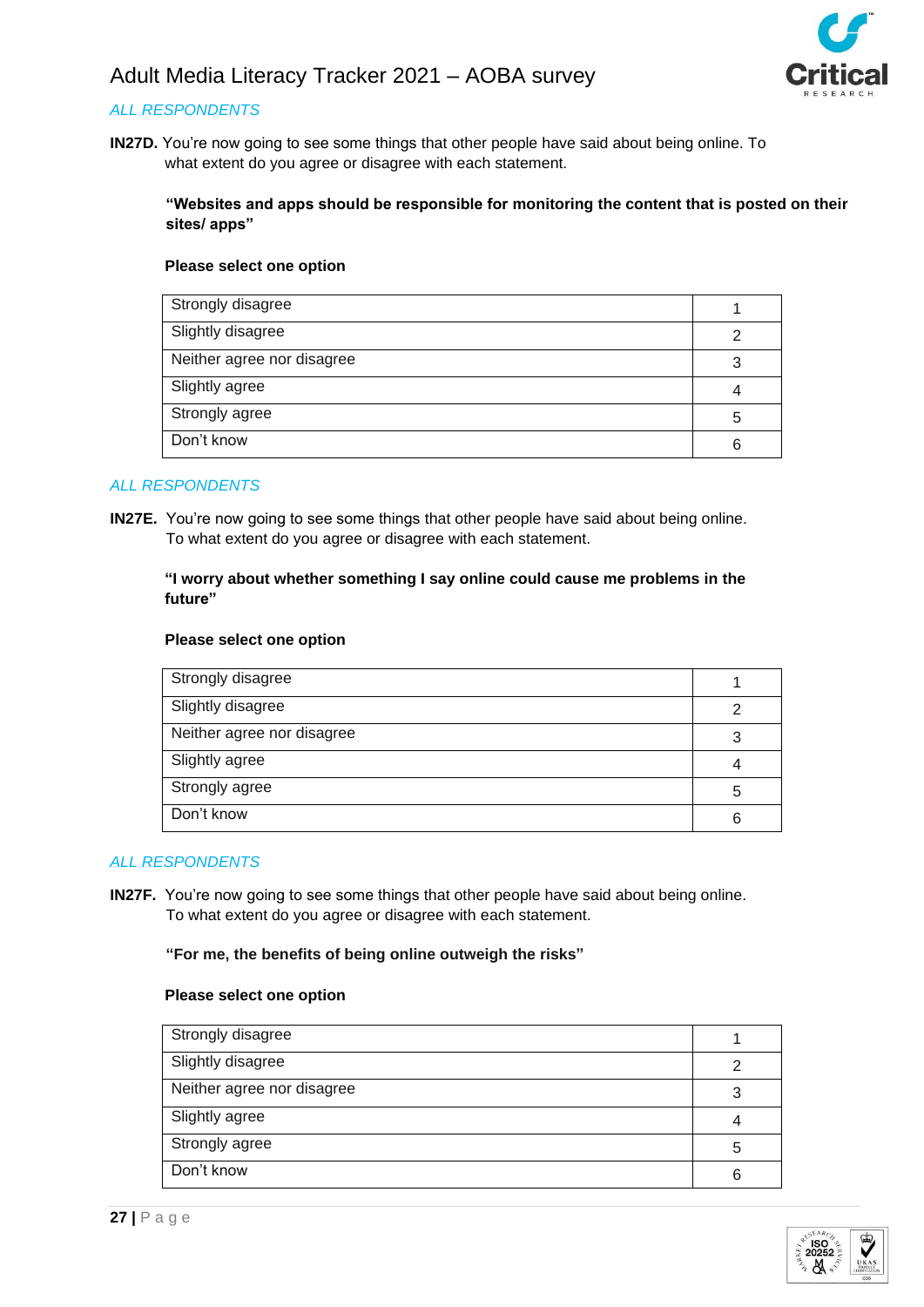

**IN27G.** You're now going to see some things that other people have said about being online. To what extent do you agree or disagree with each statement.

#### **"Being online has helped me to learn a new skill"**

#### **Please select one option**

| Strongly disagree          |   |
|----------------------------|---|
| Slightly disagree          |   |
| Neither agree nor disagree |   |
| Slightly agree             |   |
| Strongly agree             | 5 |
| Don't know                 | 6 |

## *ALL RESPONDENTS*

**IN27H.** You're now going to see some things that other people have said about being online. To what extent do you agree or disagree with each statement.

#### **"Being online has helped me broaden my understanding or view of the world"**

| 3 |
|---|
|   |
|   |
| 5 |
|   |
| 6 |
|   |

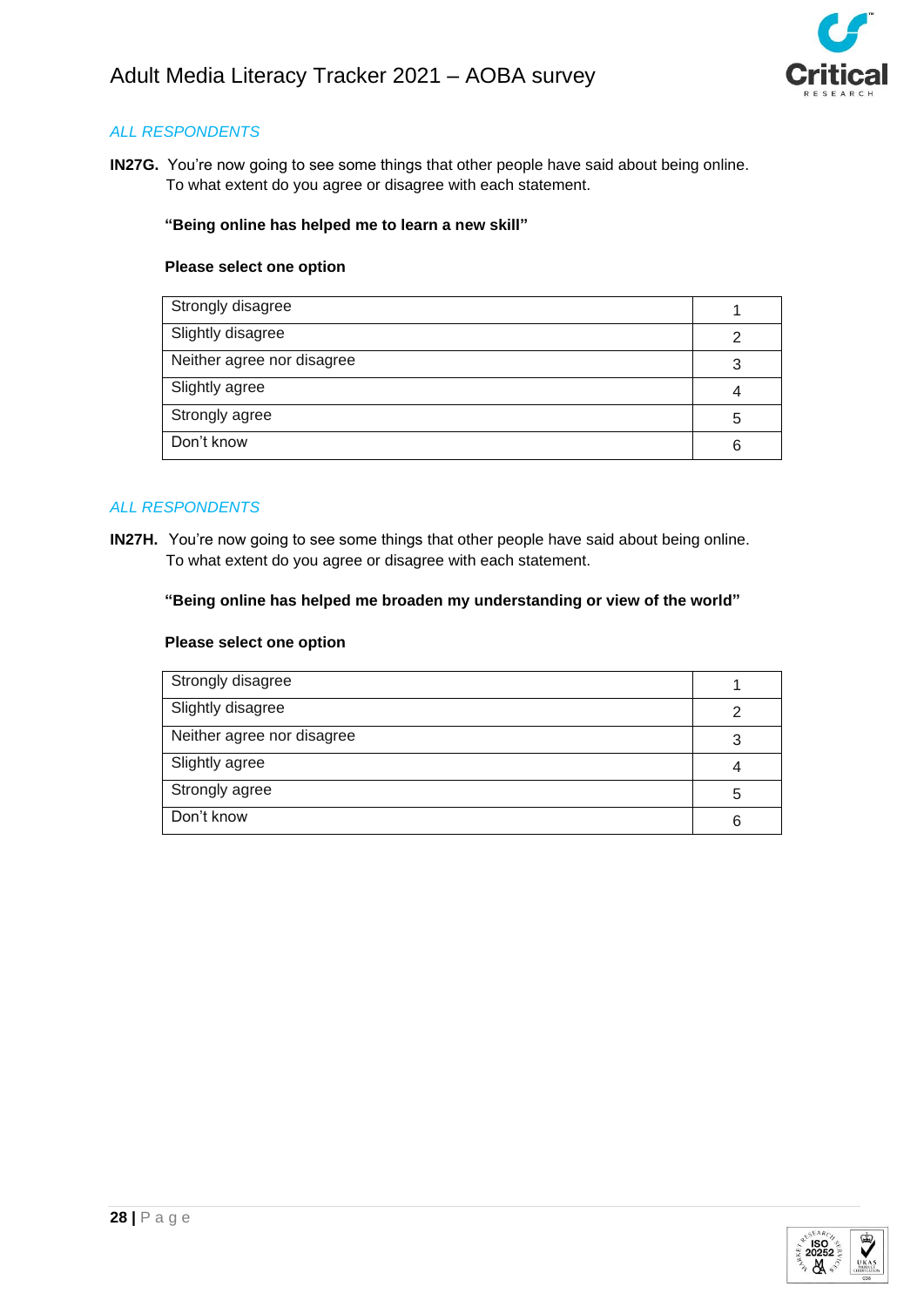

# *SHOWSCREEN*

Now some questions about playing games.

# *ALL RESPONDENTS*

**G1.** Do you play games at home or elsewhere in any of these ways?

## **Please select all that apply**

| On a games console or games player (e.g. PlayStation, Xbox or Nintendo<br>Switch)                                 |   |
|-------------------------------------------------------------------------------------------------------------------|---|
| On a laptop or netbook (WAVE 2 ONLY)                                                                              | 2 |
| On a desktop computer (one that is usually in a fixed place with a separate<br>screen and keyboard) (WAVE 2 ONLY) | 3 |
| On a mobile phone or smartphone                                                                                   | 4 |
| On a tablet                                                                                                       | 5 |
| Through an app on a smart TV                                                                                      | 6 |
| On a virtual reality gaming headset / device (e.g. Oculus, Samsung Gear<br>VR)                                    |   |
| Using wearable technology like a smartwatch (such as an Apple Watch)                                              | 8 |
| No, I never play games                                                                                            | 9 |

# *ALL RESPONDENTS THAT PLAY GAMES AT G1 (CODES 1 -8)*

**G2.** Which of the following types of games do you play?

| Completing puzzles or quizzes (e.g. Trivia 360, Sudoku, Candy Crush etc.)                                        |                |
|------------------------------------------------------------------------------------------------------------------|----------------|
| Working alone to follow a story or beat levels/ challenges (e.g. Skyrim, Jedi: Fallen<br>Order etc.)             | $\mathfrak{p}$ |
| Competing against a single opponent (e.g. Words with Friends, Online chess etc.)                                 | 3              |
| Competing alone against multiple people/ teams (e.g. Fortnite, Fall Guys, Among<br>Us $etc.$ )                   | 4              |
| Creating things, alone or with other people (e.g. Roblox, Minecraft etc.)                                        | 5              |
| Working with other people to follow a story or beat levels/ challenges (e.g.<br>Borderlands, Left for Dead etc.) | 6              |
| Working as part of a team competing against another team (e.g. League of<br>Legends, Dota etc.)                  | 7              |
| Take place in a persistent virtual world (e.g. World of Warcraft, Animal Crossing<br>etc.)                       | 8              |
| Accurately simulate a real-life experience (e.g. flying a plane)                                                 | 9              |
| Controlled by movement (e.g. Wii Fit, Just Dance etc.)                                                           | 10             |
| Online bingo/ casino/ slot type of games (e.g. Mecca bingo, PokerStars, Casino<br>etc.)                          | 11             |
| Other type of games – Please type in below                                                                       | 12             |
| Don't know                                                                                                       | 13             |

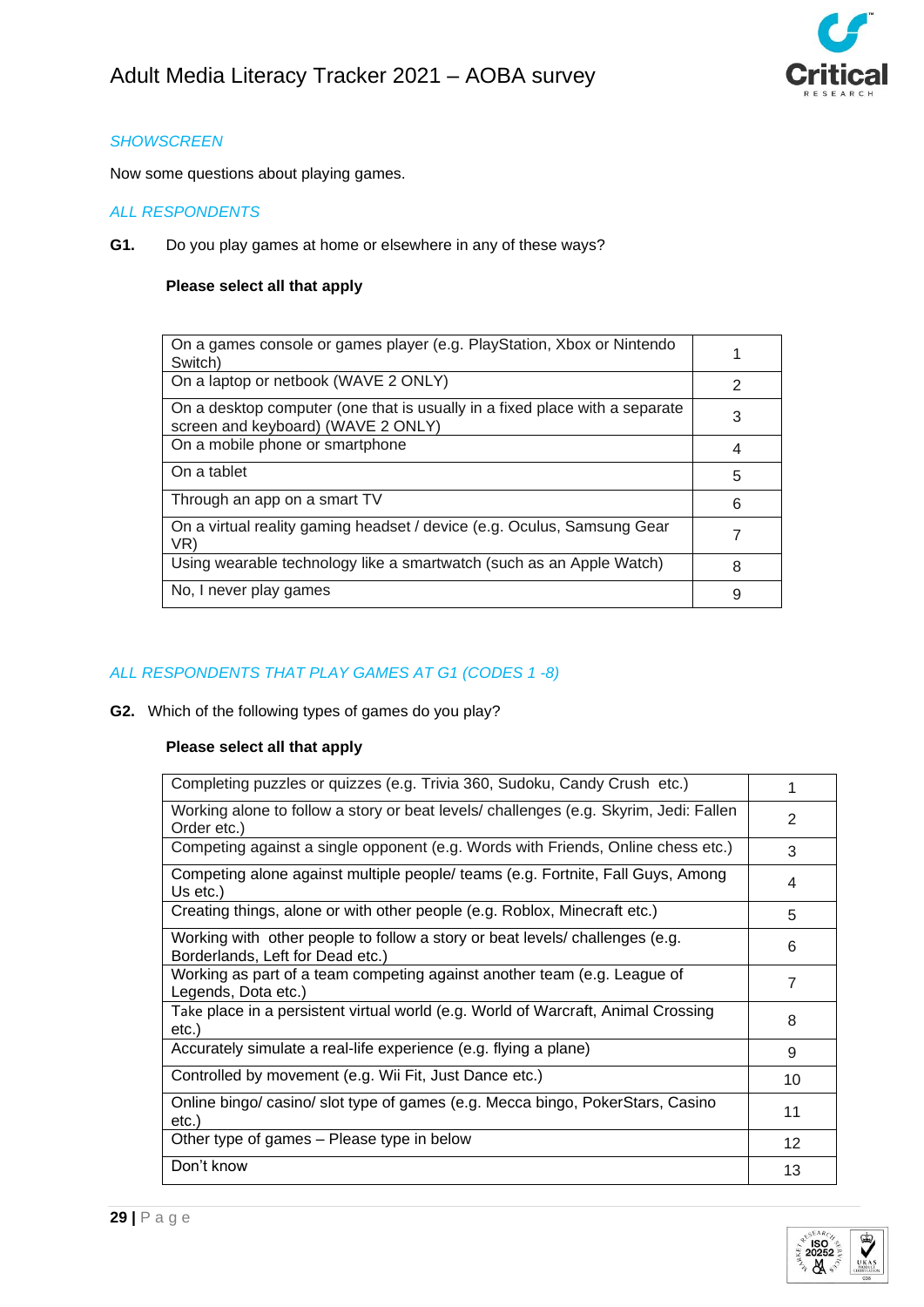

# *ALL RESPONDENTS THAT PLAY GAMES AT G1 (CODES 1-8)*

**G3A.** Do you play games **online?**

# **Please select one option**

| Yes        |  |
|------------|--|
| No         |  |
| Don't know |  |

# *ALL RESPONDENTS THAT PLAY GAMES ONLINE AT G3A (CODE 1)*

**G3B.** When you play games online, which of these describe how you play?

### **Please select all that apply**

| Playing on your own - against the games console/ computer or other device   |  |
|-----------------------------------------------------------------------------|--|
| Playing with or against someone you know/ that you have met in person       |  |
| Playing with or against someone you do not know/ you have not met in person |  |
| Don't know                                                                  |  |

#### *SHOWSCREEN*

Now some questions about the time you spend using various media.

*ASK ALL RESPONDENTS THAT USE VSPs FOR WATCHING CONTENT AT IN7 (CODES 1-12)*

**Q1.** Which one of these best describes how you feel about the time you spend watching videos online?

| I spend too much time doing this                            |  |
|-------------------------------------------------------------|--|
| I am comfortable with the amount of time I spend doing this |  |
| I would like to spend more time doing this                  |  |
| Don't know                                                  |  |

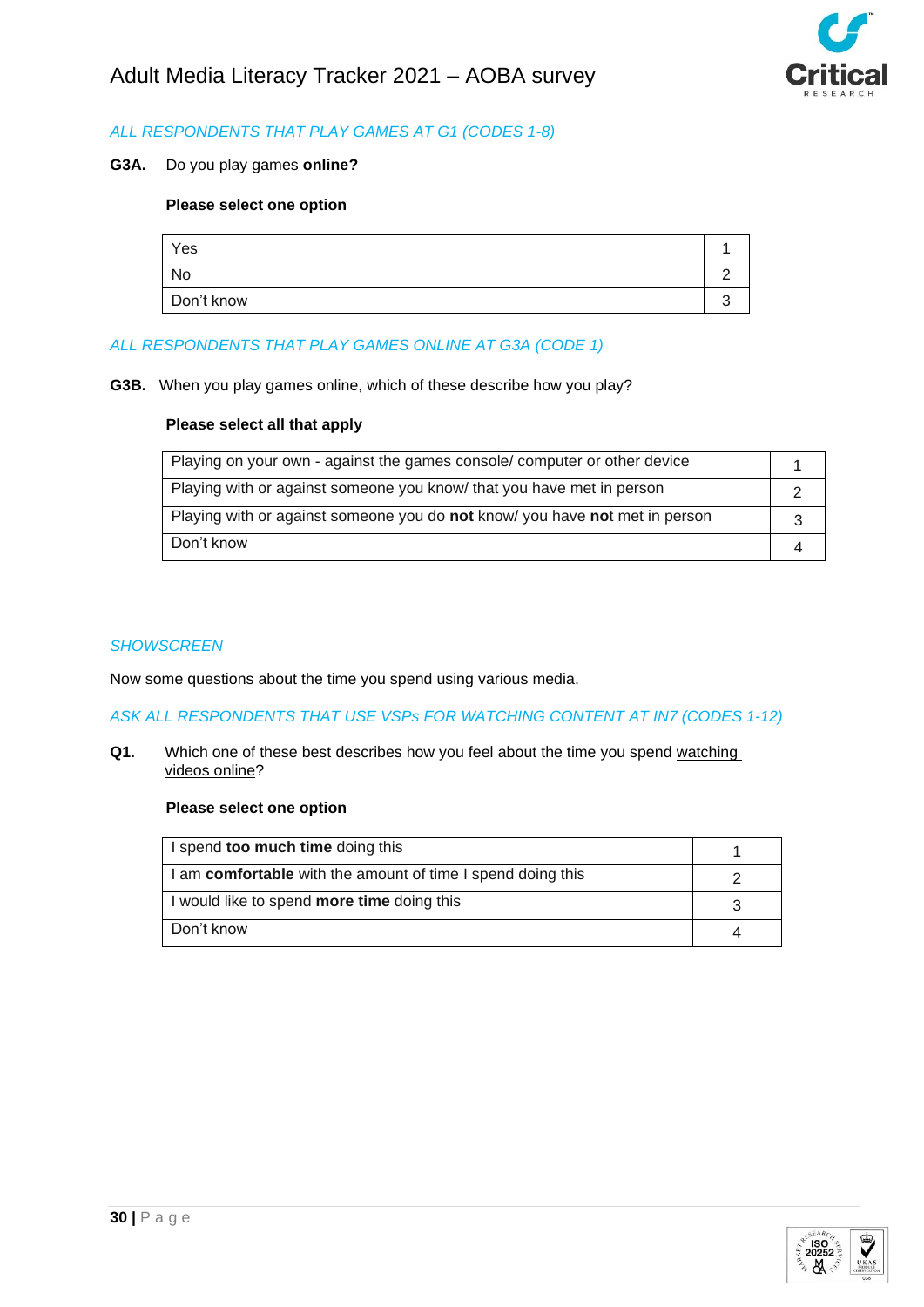

# *ASK ALL RESPONDENTS THAT USE SOCIAL MEDIA AT IN13 (CODES 1-11)*

**Q2.** Which one of these best describes how you feel about the time you spend on social media apps or sites like <<responses at IN21A>>)?

### **Please select one option**

| I spend too much time doing this                            |  |
|-------------------------------------------------------------|--|
| I am comfortable with the amount of time I spend doing this |  |
| I would like to spend <b>more time</b> doing this           |  |
| Don't know                                                  |  |

# *ASK ALL RESPONDENTS THAT PLAY GAMES AT G1 (CODES 1-8)*

**Q3.** Which one of these best describes how you feel about the time you spend playing games?

#### **Please select one option**

| I spend too much time doing this                            |  |
|-------------------------------------------------------------|--|
| I am comfortable with the amount of time I spend doing this |  |
| I would like to spend <b>more time</b> doing this           |  |
| Don't know                                                  |  |

# *ALL RESPONDENTS*

**Q4.** Which one of these best describes how you feel about the time you spend watching TV programmes or films?

| I spend too much time doing this                            |  |
|-------------------------------------------------------------|--|
| I am comfortable with the amount of time I spend doing this |  |
| I would like to spend <b>more time</b> doing this           |  |
| Don't know                                                  |  |

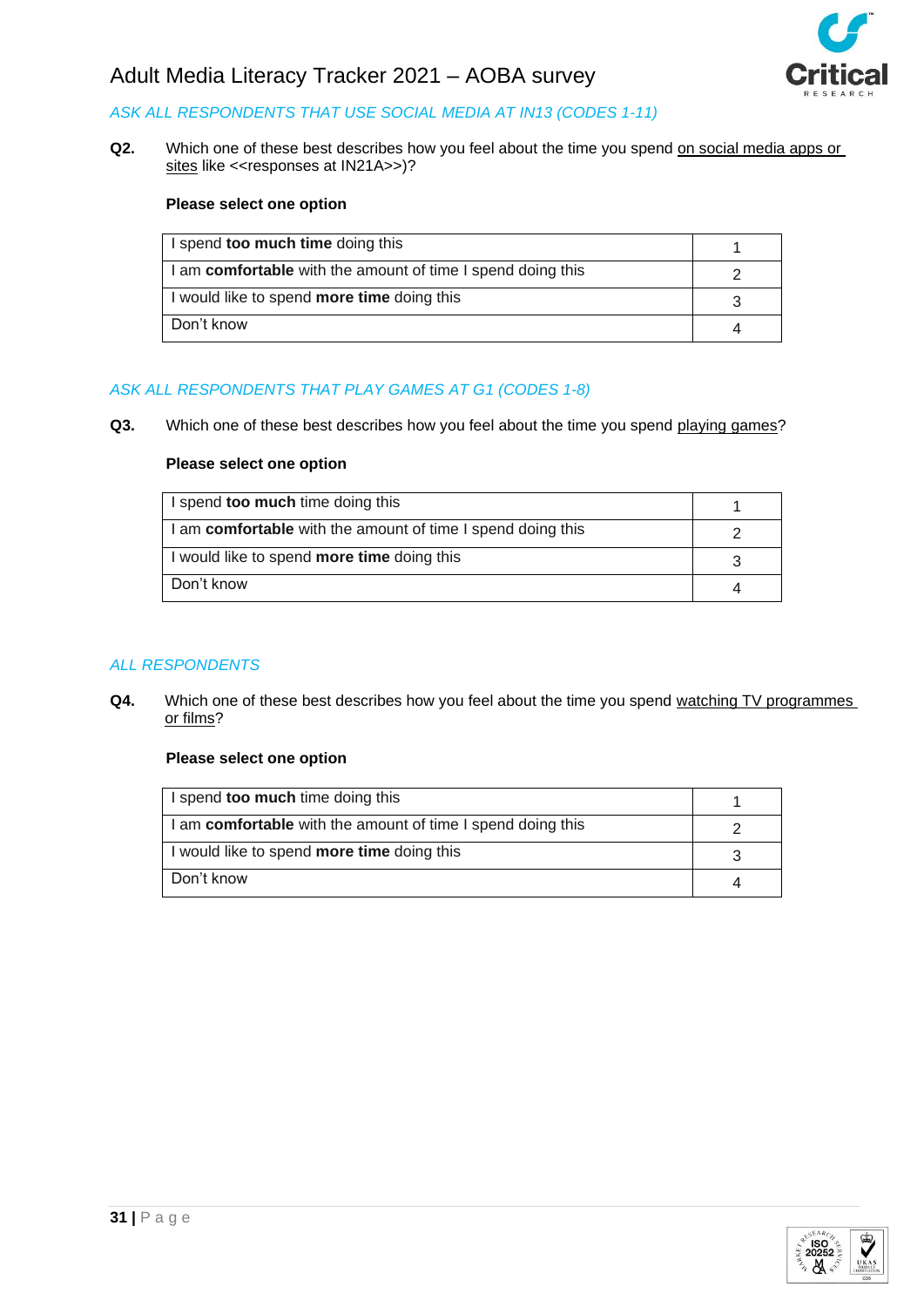

**B1A.** Please look at the different statements people have made about technology services such as mobile phones, landline phones, broadband or TV services. For each statement please indicate how much you agree or disagree.

## **"I try to keep up with technology"**

#### **Please select one option**

| Strongly disagree          |  |
|----------------------------|--|
| Slightly disagree          |  |
| Neither agree nor disagree |  |
| Slightly agree             |  |
| Strongly agree             |  |

### *ALL RESPONDENTS*

**B1B.** Please look at the different statements people have made about technology services such as mobile phones, landline phones, broadband or TV services. For each statement please indicate how much you agree or disagree.

#### **"My friends tend to come to me if they have questions about technology"**

#### **Please select one option**

| Strongly disagree          |   |
|----------------------------|---|
| Slightly disagree          | າ |
| Neither agree nor disagree | 3 |
| Slightly agree             | 4 |
| Strongly agree             | 5 |

### *ALL RESPONDENTS*

**B1C.** Please look at the different statements people have made about technology services such as mobile phones, landline phones, broadband or TV services. For each statement please indicate how much you agree or disagree.

#### **"I'm as knowledgeable about these technologies as the next person"**

| Strongly disagree          |   |
|----------------------------|---|
| Slightly disagree          | っ |
| Neither agree nor disagree |   |
| Slightly agree             |   |
| Strongly agree             | 5 |

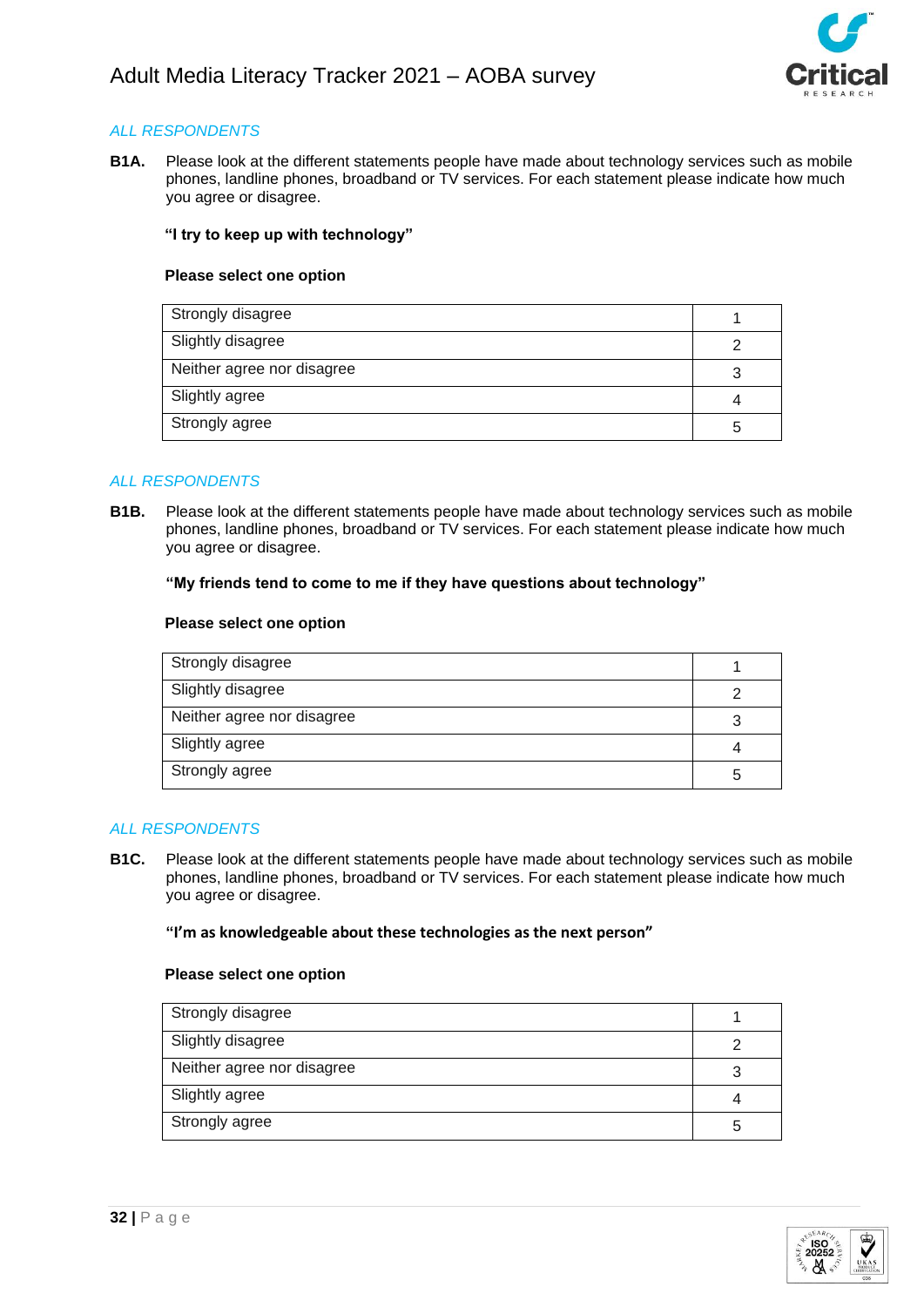

## *ALL RESPONDENTS*

**B2.** Please look at these two statements people have made about shopping around generally, whether for services such as mobile phones, broadband, insurance or for goods. For each statement please indicate how much you agree or disagree…

### **"Finding a cheaper deal is a priority for me"**

#### **Please select one option**

| Strongly disagree          |    |
|----------------------------|----|
| Slightly disagree          |    |
| Neither agree nor disagree |    |
| Slightly agree             |    |
| Strongly agree             | :C |

### *ALL RESPONDENTS*

**B3.** Please look at these two statements people have made about shopping around generally, whether for services such as mobile phones, broadband, insurance or for goods. For each statement please indicate how much you agree or disagree…

#### **"I look out for and use discount codes or discount vouchers whenever I can"**

| Strongly disagree          |   |
|----------------------------|---|
| Slightly disagree          |   |
| Neither agree nor disagree |   |
| Slightly agree             |   |
| Strongly agree             | h |

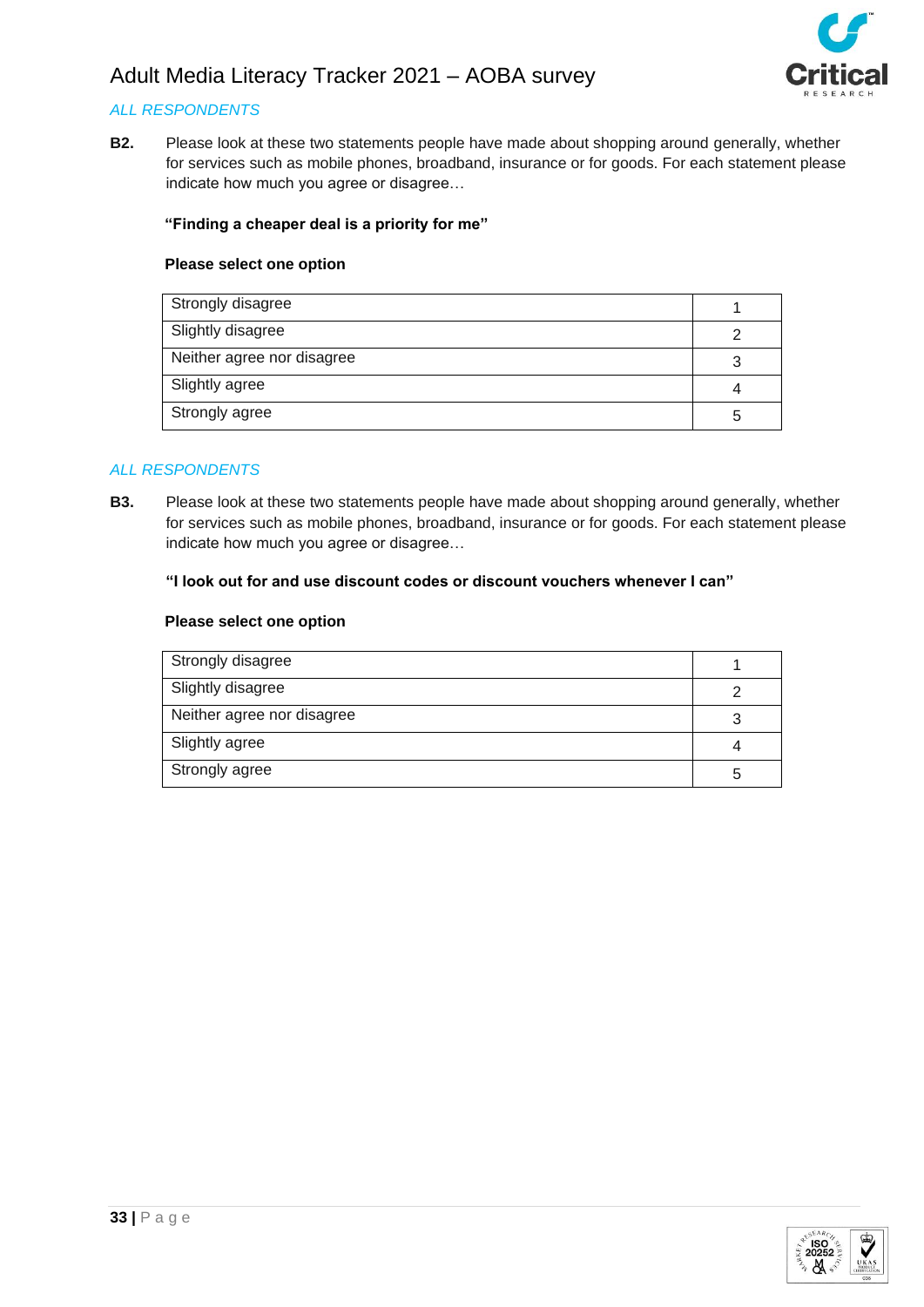

# *ALL RESPONDENTS*

Now some questions about you and your household. These questions are used to help us to group the different people who respond to the survey from across the UK when we look at the results. You are, of course, free to choose not to answer each question.

**C1.** How many people are there in your household in total (including yourself)?

## **Please type in below**



# *ASK IF MORE THAN 01 PERSON AT C1 – OTHERS SKIP TO C5*

**C2.** Do you have any children aged under 18 who live at home with you – where you are their parent or guardian?

#### **Please select one option**

| Yes               |  |
|-------------------|--|
| No                |  |
| Prefer not to say |  |

#### *ASK IF YES AT C2*

**C3.** How many of your children aged under 18 live at home with you?

## **Please type in below**



### *ASK IF ONE OR MORE CHILDREN AT HOME AT C3 – OTHERS SKIP TO C5*

**C4.** IF C3 is >1: And what ages are these children? IF C3 is 1: And what age is this child?

| Under 1 year old  |   |
|-------------------|---|
| 1-4 years old     |   |
| 5-7 years old     |   |
| 8-11 years old    |   |
| 12-15 years old   | 5 |
| 16-17 years old   | 6 |
| Prefer not to say |   |

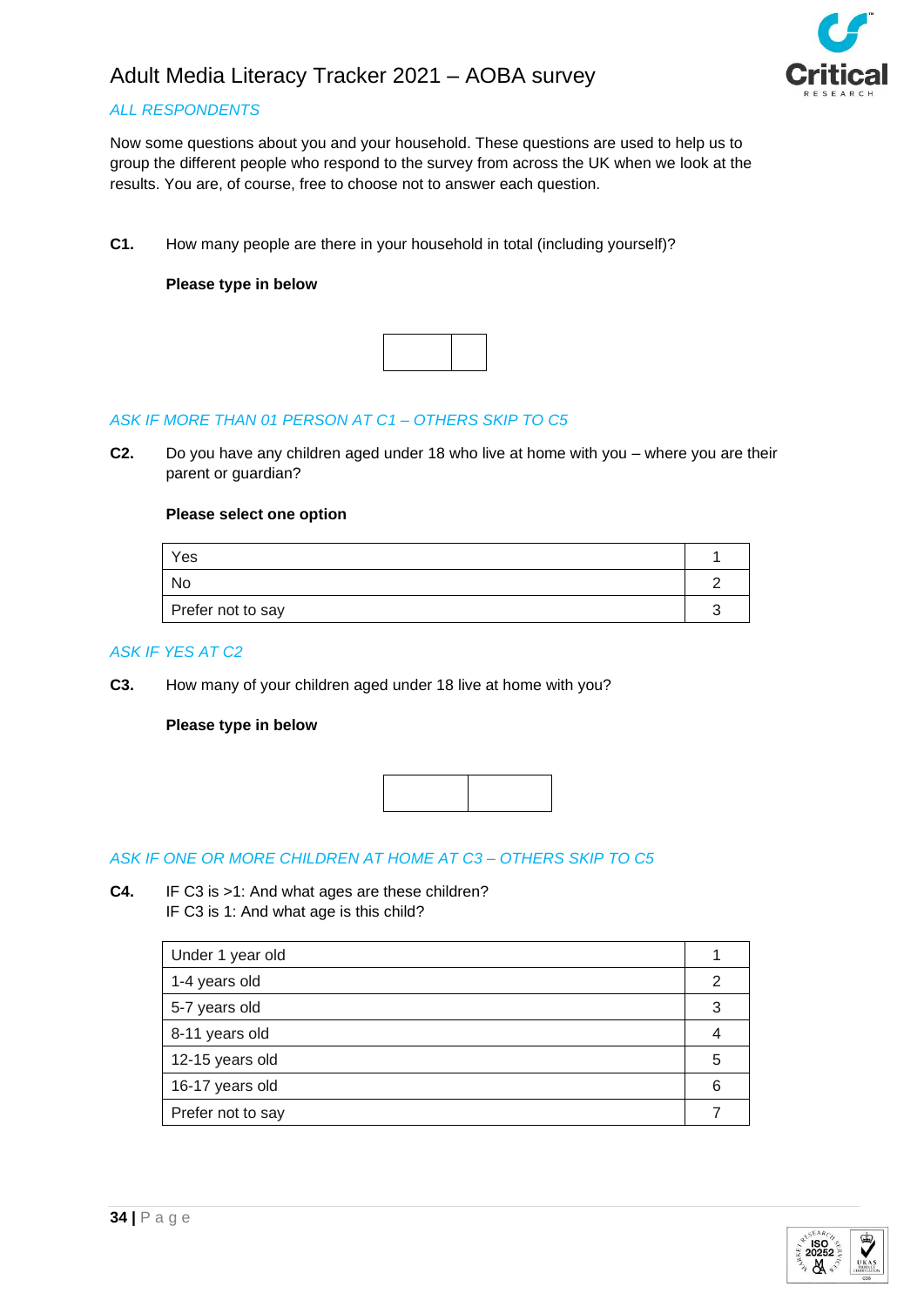

# *ALL RESPONDENTS*

**C5.** Which one of these – if any – is the highest educational or professional qualification that you currently have?

Please choose the highest option on the list that applies to you.

## **Please select one option**

| I have no formal qualifications (and I am not still studying)                                    | 1              |
|--------------------------------------------------------------------------------------------------|----------------|
| Entry level qualification such as ESOL, ELC or Skills for Life                                   | $\mathcal{P}$  |
| GCSE/ O' Level/ CSE/ National Qualifications/ Standard Grades - but not Maths<br>and not English | 3              |
| GCSE/ O' Level/ CSE/ National Qualifications/ Standard Grades - including Maths<br>or English    | 4              |
| Level 1-2 vocational qualification or intermediate apprenticeship                                | 5              |
| A' level, Scottish Higher, Welsh Baccalaureate, International Baccalaureate or<br>equivalent)    | 6              |
| Level 3 vocational qualification or advanced apprenticeship                                      | $\overline{7}$ |
| Diplomas in higher education (HNC/HND/BTEC Higher or equivalent)                                 | 8              |
| Level 4-5 vocational qualification or higher apprenticeship                                      | 9              |
| University first degree (BA/ BSc/ BEd/ PGCE or equivalent)                                       | 10             |
| Level 6 vocational qualification or degree apprenticeship                                        | 11             |
| University higher degree (e.g. Masters, PhD or equivalent)                                       | 12             |
| Still studying/ still at school                                                                  | 13             |
| Don't know                                                                                       | 14             |
| Prefer not to say                                                                                | 15             |

### *ALL RESPONDENTS*

**C6.** Which of these options best describes how you feel about your ability to read and write?

| Very confident                      |   |
|-------------------------------------|---|
| Fairly confident                    | 2 |
| Neither confident nor not confident | 3 |
| Not very confident                  |   |
| Not at all confident                | 5 |
| Don't know                          | 6 |
| Prefer not to say                   |   |

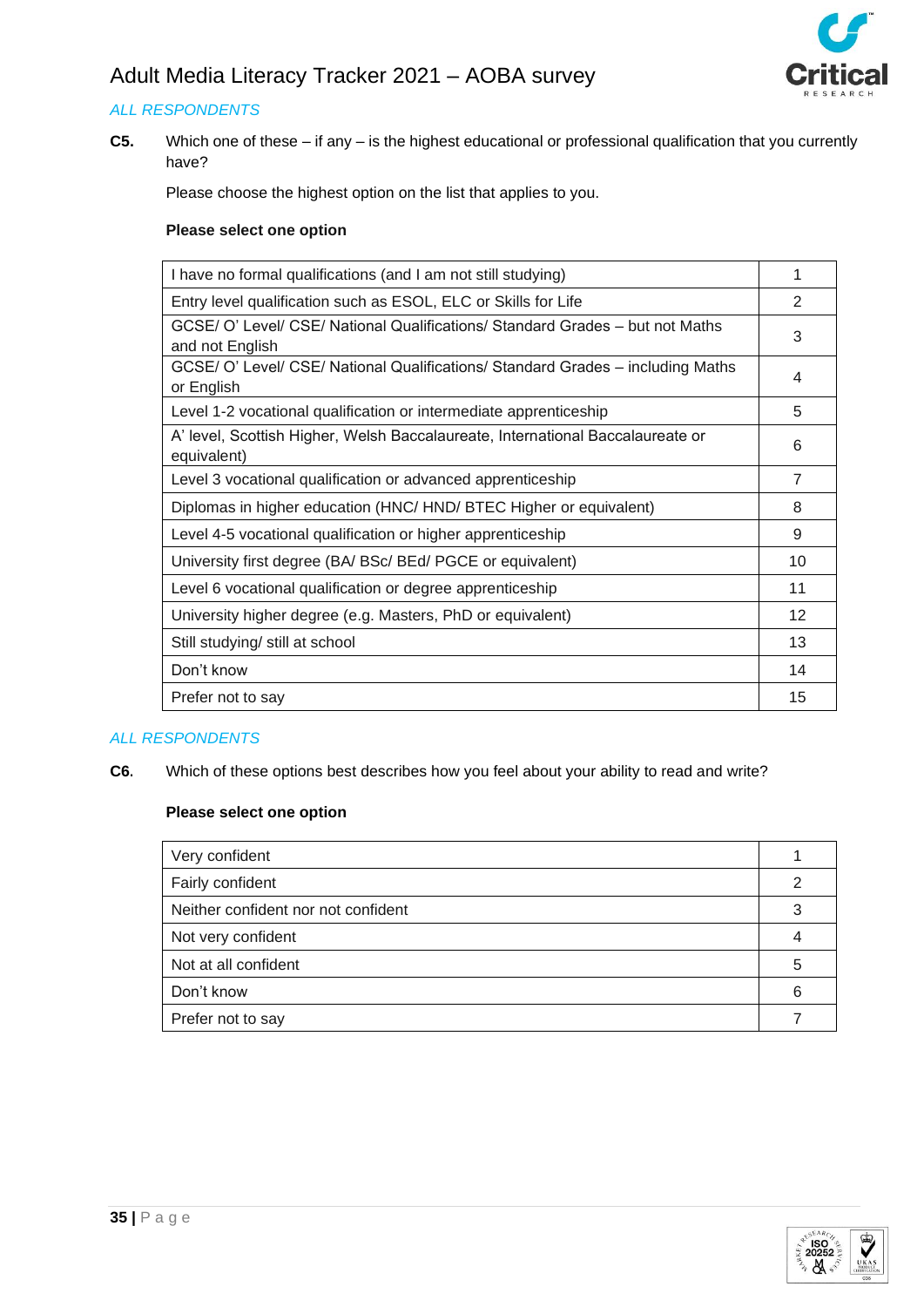

# *ALL RESPONDENTS*

**C7.** Do you consider English to be your first or main language?

# **Please select one option**

| Yes – (English is first/ main language) |  |
|-----------------------------------------|--|
| No.                                     |  |
| Prefer not to say                       |  |

#### *ALL RESPONDENTS*

**C8.** Which one of these options applies to your home?

#### **Please select one option**

| Being bought on mortgage                                |   |
|---------------------------------------------------------|---|
| Owned outright by the household                         |   |
| Rented from Local Authority/ Housing Association/ Trust |   |
| Rented from private landlord                            |   |
| Something else – (please type in below)                 | 5 |
| Don't know                                              | 6 |
| Prefer not to say                                       |   |

### *ALL RESPONDENTS*

**C9.** Which of these – if any – impact or limit your daily activities or the work you can do?

| Hearing? Poor hearing, partial hearing, or are deaf                                                                                                                        |                |  |
|----------------------------------------------------------------------------------------------------------------------------------------------------------------------------|----------------|--|
| Eyesight? Poor vision, colour blindness, partial sight, or are blind                                                                                                       |                |  |
| Mobility? Cannot walk at all/ use a wheelchair or mobility scooter etc., or cannot walk<br>very far or manage stairs or can only do so with difficulty                     |                |  |
| Dexterity? Limited ability to reach/ difficulty opening things with your hands/ difficulty<br>using a telephone handset/ television remote control/ computer keyboard etc. | 4              |  |
| Breathing? Breathlessness or chest pains                                                                                                                                   | 5              |  |
| Mental abilities? Such as learning, understanding, concentration, memory,<br>communicating, cognitive loss or deterioration                                                | 6              |  |
| Social/ behavioural? Conditions associated with this such as autism, attention deficit<br>disorder, Asperger's, etc.                                                       | $\overline{7}$ |  |
| Your mental health? Anxiety, depression, or trauma-related conditions, for example                                                                                         | 8              |  |
| Other illnesses/ conditions which impact or limit your daily activities or the work you can<br>do                                                                          | 9              |  |
| Nothing – no impairments or conditions impact or limit your daily activities or the work<br>you can do                                                                     | 10             |  |
| Don't know                                                                                                                                                                 | 11             |  |
| Prefer not to say                                                                                                                                                          | 12             |  |

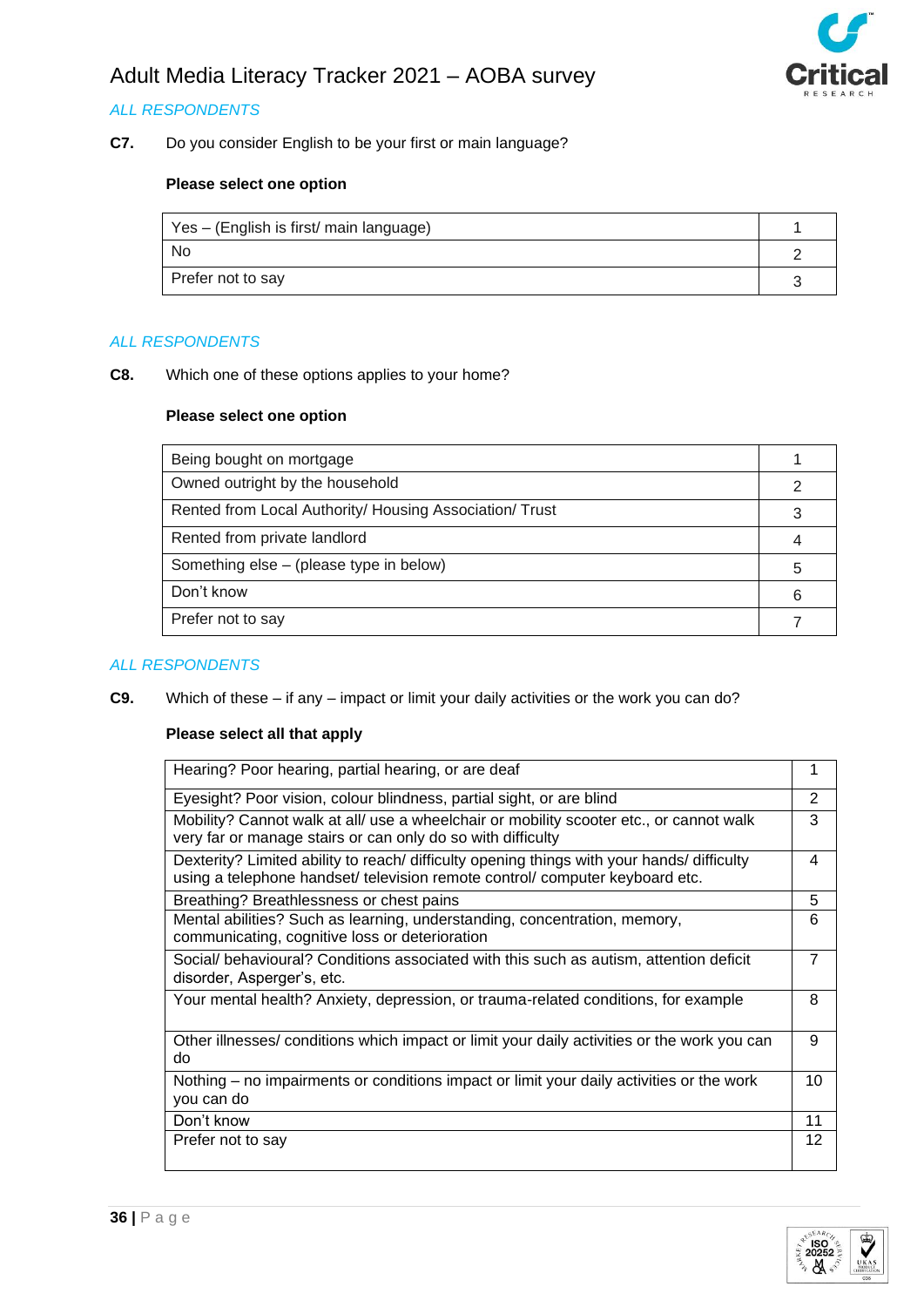

**C10.** Which one of these groups best describes your ethnic group or background?

| <b>WHITE</b>                                      |                |  |
|---------------------------------------------------|----------------|--|
| English/ Welsh/ Scottish/ Northern Irish/ British |                |  |
| Irish                                             | $\overline{2}$ |  |
| Gypsy, Traveller or Irish Traveller               |                |  |
| Any other white background                        | 4              |  |
| <b>MIXED/ MULTIPLE ETHNIC GROUPS</b>              |                |  |
| White and Black Caribbean                         | 5              |  |
| White and Black African                           | 6              |  |
| White and Asian                                   | 7              |  |
| Any other mixed/ multiple ethnic background       | 8              |  |
| <b>ASIAN AND BRITISH ASIAN</b>                    |                |  |
| Indian                                            | 9              |  |
| Pakistani                                         | 10             |  |
| Bangladeshi                                       |                |  |
| Chinese                                           | 12             |  |
| Any other Asian background                        | 13             |  |
| <b>BLACK AND BLACK BRITISH</b>                    |                |  |
| Caribbean                                         | 14             |  |
| African                                           | 15             |  |
| Any other Black/ African/ Caribbean background    | 16             |  |
| <b>OTHER ETHNIC GROUP</b>                         |                |  |
| Arab                                              | 17             |  |
| Any other ethnic background                       | 18             |  |
| Prefer not to say                                 | 19             |  |